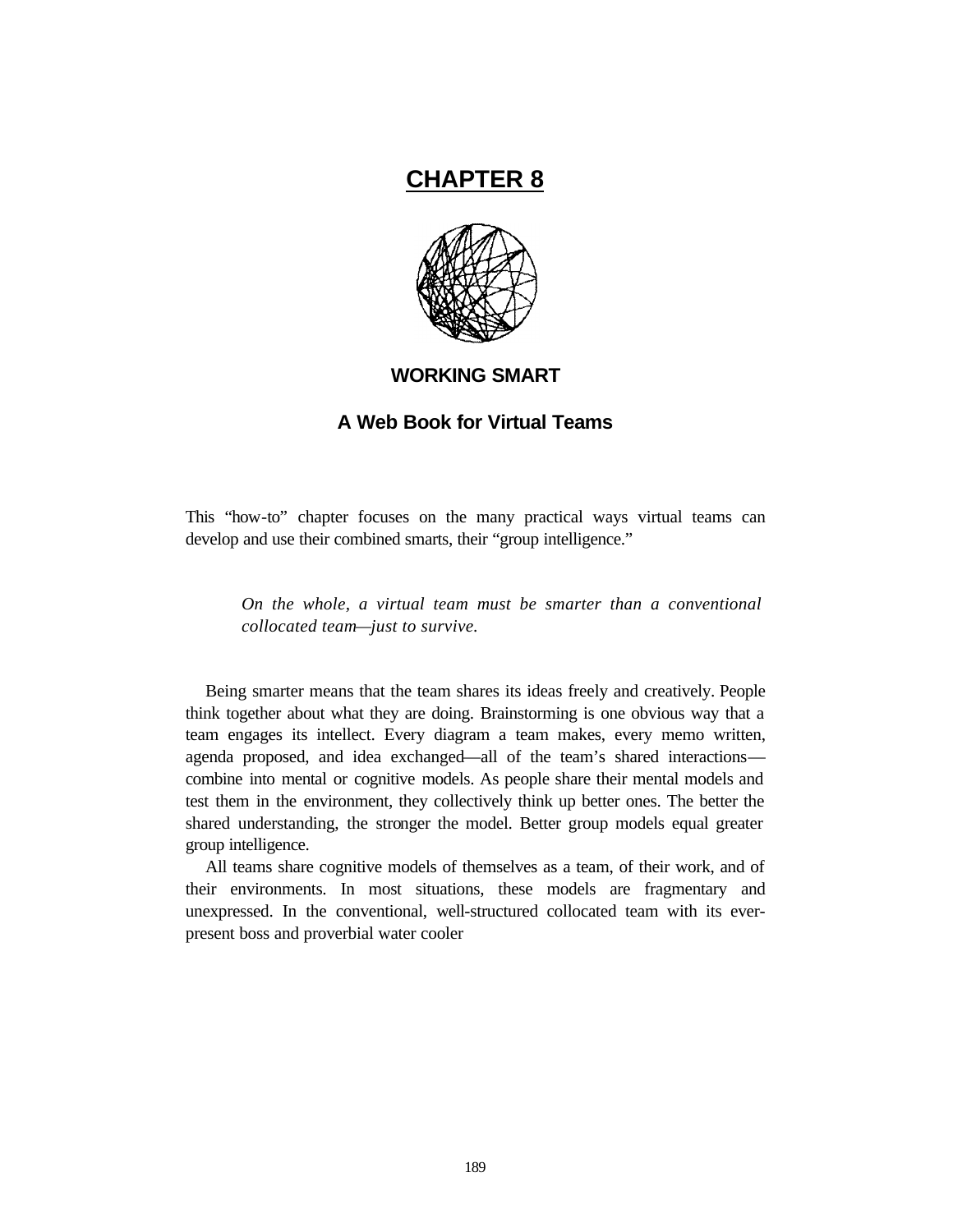for informal interaction, their explicit articulation often is unnecessary. Virtual teams, by contrast, lack the traditional cues, and thus need clear ways to view themselves and their work.

*To work smarter, virtual teams need to build explicit models with common categories and the right relationships.*

Abstraction is sometimes difficult for people who prefer to communicate about concrete things. Most of us like knock-on-wood, hard reality, the "I can see it, feel it, taste it" satisfaction of material concreteness. Unfortunately, these aspects of traditional work are in short supply for virtual teams. The faster, more global, more complex Information Age world demands greater abstraction. The trick is to learn how to use abstraction to advantage.

Before continuing with this chapter, please stop to think of a team that you know well. Perhaps you will choose the most successful team you have ever been on, a team you are on now, or a team you would like to design. Use your experience as you read. Enter information or check off items (for example, "We wrote down our purpose," or "Cathy, B.J., and Ron are team members"). Leave question marks where you are not certain how your example applies, or note blanks that represent missing pieces of the process that you are remembering, experiencing, or imagining.

Awash in the flux and chaos of change, the method by which a new team takes form is not linear. It "iterates" through a series of "rapid prototyping" cycles. The team does a mental mock-up of itself.

Below, we present three phases of planning and development for a virtual team. Phase 1 is a high-level overview; Phase 2 goes through a more complete planning process; and Phase 3 offers complex virtual teams a way to develop more systematic detail.

These three cycles together provide a summary of the book's most practical ideas. Thumbnail-size versions of the book's graphical figures point to concepts elaborated earlier. Follow the page numbers to find the original figures and more on the ideas (this is a print version of a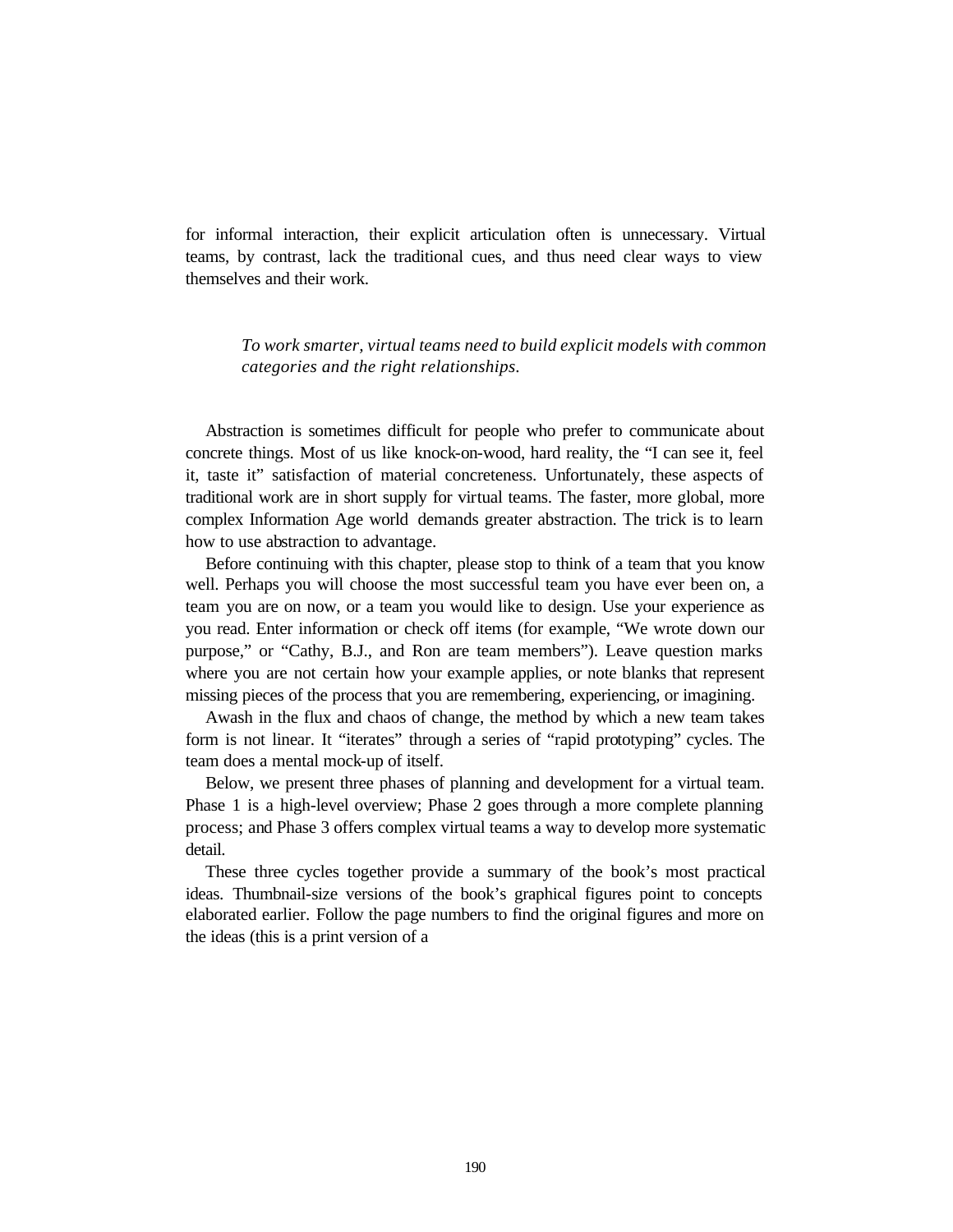World Wide Web link). The boxes and tables are meant to symbolize fields in a database. Imagine filling in the data. Then you have the information you need to create a plan, handbook, and Web site.

Each of the phases, outlined below, has features of the basic elements of the virtual team model: purpose, people, and links.

#### *Phase 1*

Team Concepts Virtual Team Name Statement of Purpose Overall Results Delivery Dates Location Key Goals Key People List Team Size and Bands of Involvement Contact Information Team Types

#### *Phase 2*

Purpose Flow Process Elements by Goal Task Deadlines Responsibility Matrix Task Leadership Process Leadership TeamFlow Model Distance Gauge Media Palette Media Plan Members/Media Matrix Virtual Team Handbook

#### *Phase* 3

Virtual Teams Principles Taxonomy "Stressed 5" Team Process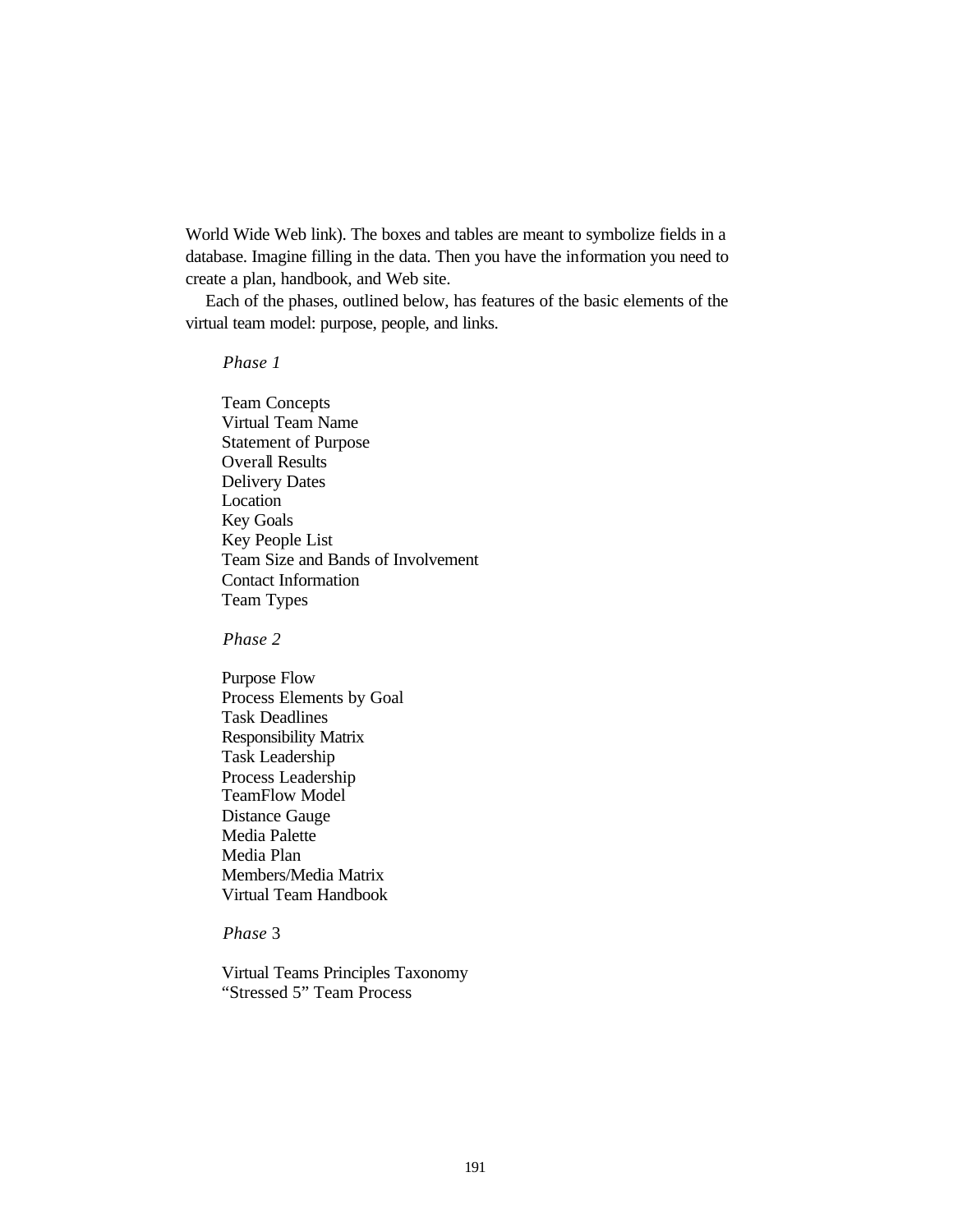McGrath Task Circumplex Cooperation/Competition Gauge Individual/Group Gauge Task Factors Media Characteristics Chart Task Timing Hierarchy Ruler Network Organization Chart Virtual Team Web Book

As you consider each phase, please keep in mind that virtual teams benefit enormously from face-to-face meetings. These are particularly important in the early phases of development. If meeting face-to-face is too costly or otherwise constrained, consider using a mix of the many interactive technologies available to virtual teams, as described in the examples in this book.

Virtual teams that follow a clear process, supported by technology that captures their work as it unfolds, will naturally and unconsciously develop a tangible group intelligence. Once we know groups can be smart, we are on our way to learning how to enhance our collective intelligence.

### **Phase I: Setting Up the Basics**

How does a virtual team begin? People with an idea start talking and soon a new virtual team is on its way to formation. Regardless of how it



**Team Concepts**

Get a grip on your team by seeing its configuration of people, purpose, and jinks. (See Chapter I, Figure I .2.)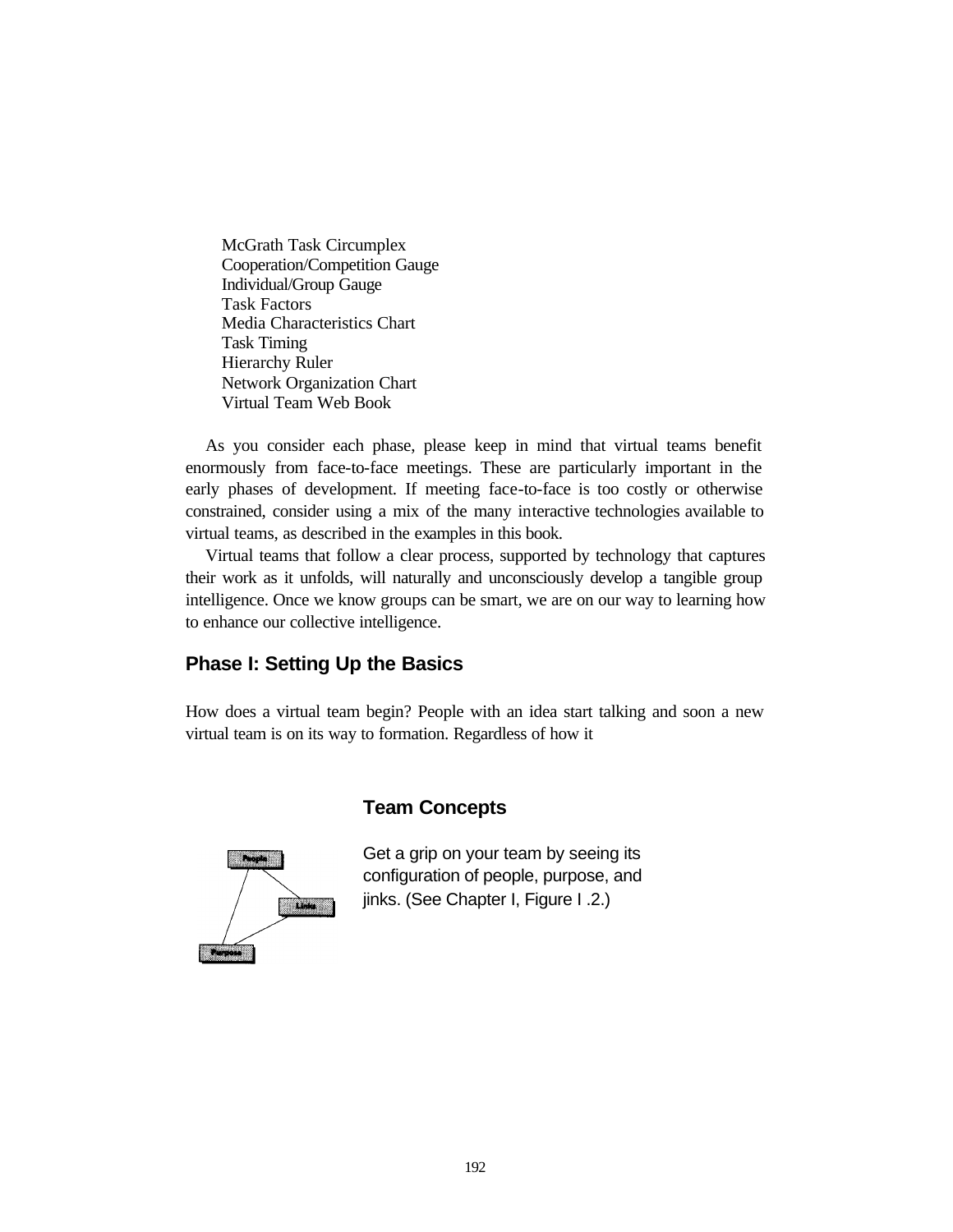begins, a team grows in three basic dimensions—people, purpose, and links. A purpose statement and a team directory summarize key early outcomes of Phase 1.

#### *Create an* **Identity**

A team's name is its smallest mental model. Names may be dull but descriptive, creative expressions of mission, or wild things that capture people's imagination.

### **Virtual Team Name**

Name yourself. A name labels the category of the team itself. Consider using a formal name that clearly communicates what the team is about, for example, SunService's Live Call Transfer Team. Use a short tag for internal use—in this case LCT—or let a nickname bubble up through the ongoing group conversation.

Names often summarize an overall purpose that a team expresses through its mission. The act of writing a vision or mission statement and then hanging it on the wall has become the well-deserved object of ridicule in many organizations. If the exercise stops there, chuckle on. When the exercise of writing a purpose statement becomes the basis for the group's work, it is a powerful source of energy. We cannot overstate the importance of a virtual team going through a process to make its

### **Statement of Purpose**

Construct a prose statement of intent that answers the question, "Why are we doing this?" Make explicit the team's mission—its top-most goal and motivation to action. The purpose statement is the formal informational icon of group legitimacy.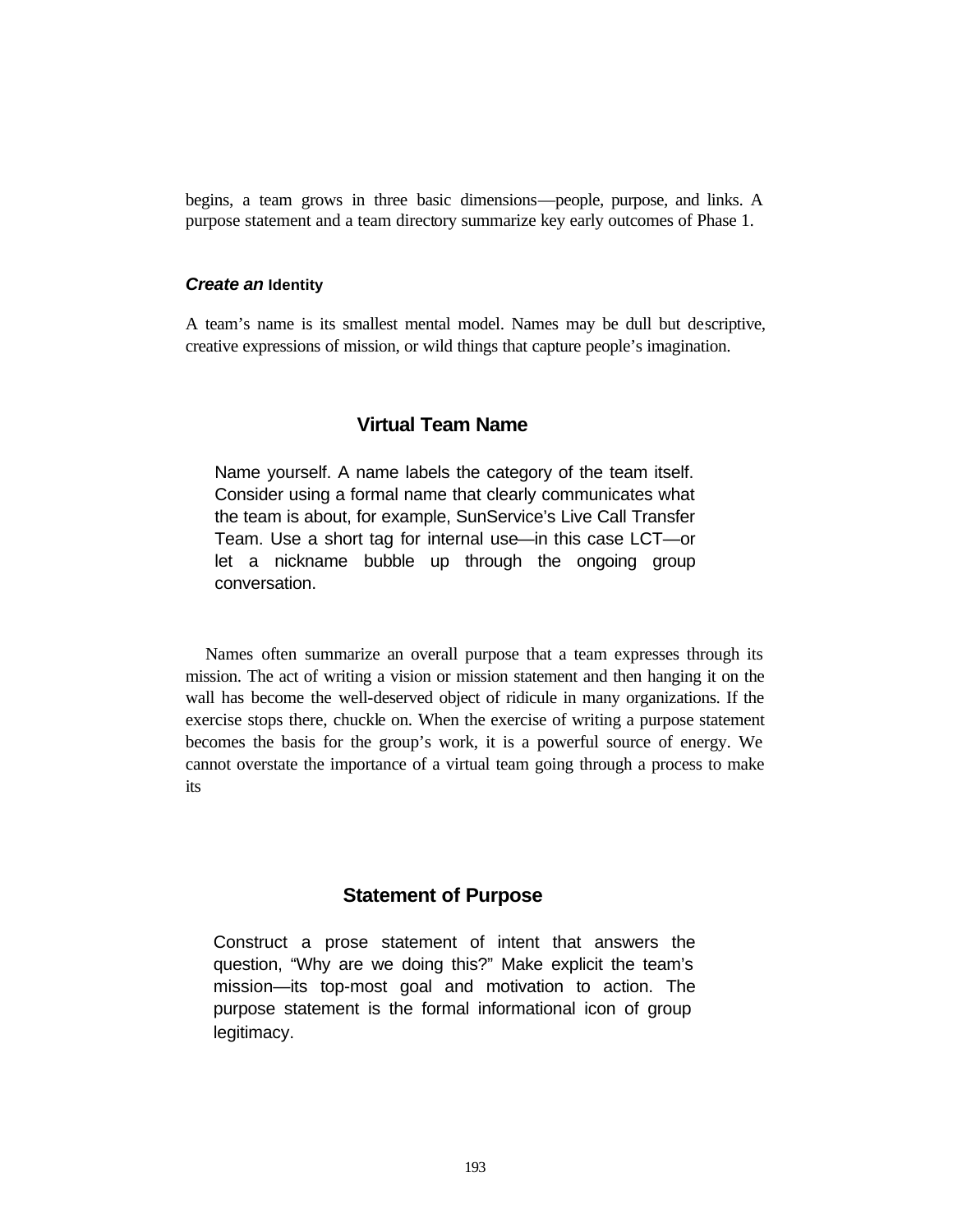purpose tangible. In the end, this means writing down the purpose and creating a charter, however informal.

Rule number 1 of every team is to get the purpose right and make it clear to everyone, a task that is at once more important and more difficult for virtual teams. Even when it receives its purpose from above, a team must interpret and express it in its own terms. In a distributed team, which functions with far less oversight than is customary in a collocated team, people must understand and commit to the purpose.

### **Overall Results**

The primary team product is the answer to the question, "What are we going to do?" The bottom-line result is the group's *raison*  d'etre. Mentally place yourself at the end of the project and then look back. Use words and draw pictures that describe the final product of the team's work.

### **Delivery Dates**

Document the team chronology from the beginning. Define any known deadlines and establish a best-guess time limit for results. Create a list of significant external dates, such as budget cycles and major conferences. These dates anchor the team calendar and begin to rough out the phases and pace of activity.

A team often expresses the concrete image of the ultimate result of its work in numbers—more market share, lower cost, faster cycle times. Decisions, events, reports, presentations, prototypes, or anything else that represents the concrete consequences of joint effort are also examples of end-point results.

Teams live in time. They sputter into life as people talk, meet, argue, agree, and formalize. Early team history accumulates as people make contact and develop relationships. Key outside dates that impact the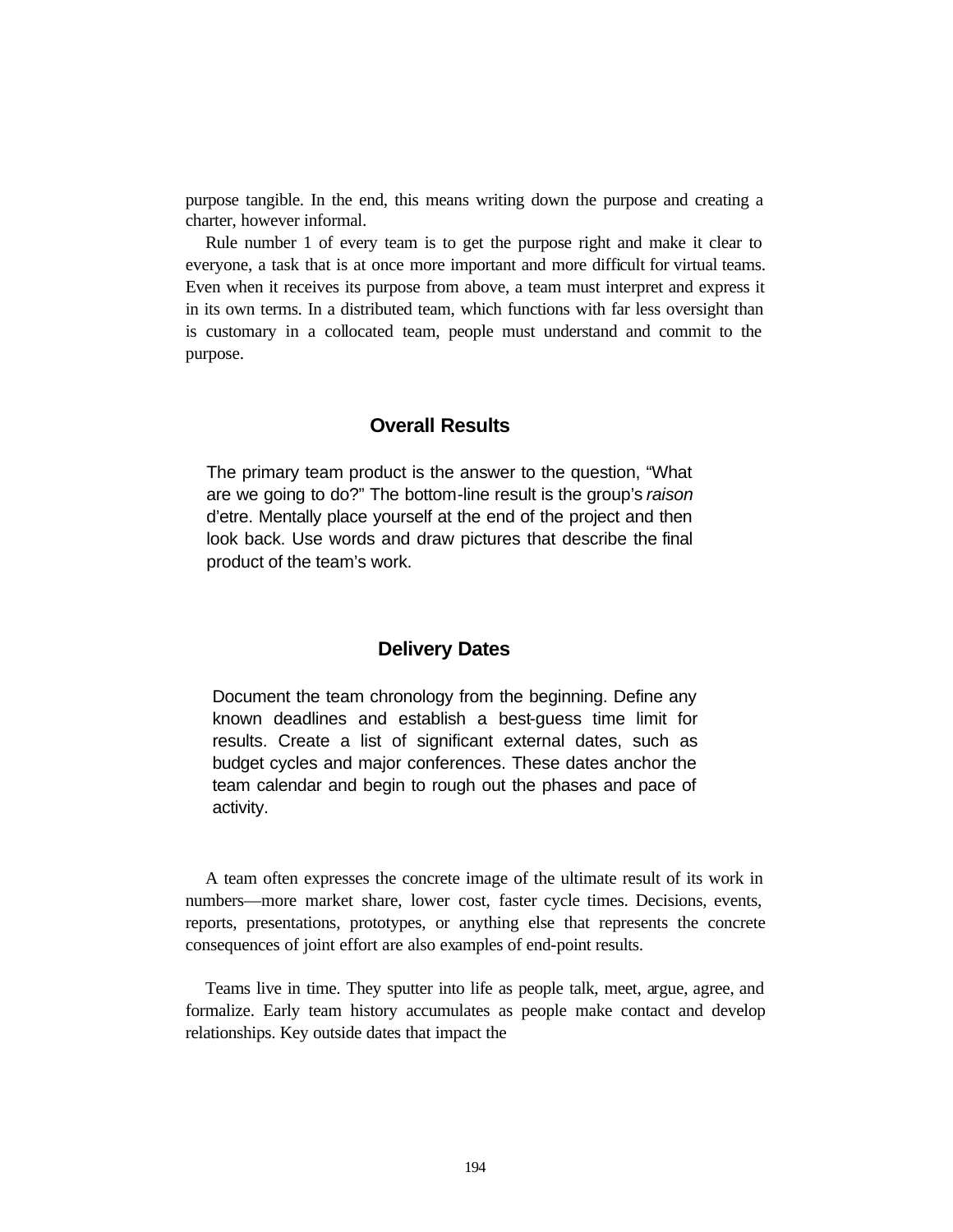team help shape the anticipated timeframe. To establish the boundaries of their overall process, the team needs to set delivery dates for results at the beginning, however imprecise the estimate. They can be set as a one-time deadline, a set of milestones, or as periods of performance evaluation (for example, quarterly or annually for ongoing teams).

### **Location**

Does the virtual team have a natural home given the circumstances? Identify physical locations and phone numbers where applicable. Set up electronic addresses and places where possible.

Location, like all these early features of virtual teams, may not be very clear or specific on the first iteration, but it will over time become a given of the team's work. Soon virtual teams will come to associate themselves with Web locations, which are infinitely configurable suites of group and individual workspaces.

#### **Name** *the Goals*

To get from abstract vision to concrete realization, you need to organize the work and decide who is going to do what. A deceptively simple approach to work process design is to establish a set of goals which, when achieved, together accomplish the overall purpose. Well-conceived goals become the major components of the team's work and the seeds around which subgroups form to actually do the work. These major internal team components are like the internal functions of a corporation units of work that also identify clusters of people.

Brainstorm this list early and often, keeping the categories fluid during the first phase as purpose, people, and links are initially detailed. Look ahead to nailing them down in the next phase as the basis for the team's internal organization.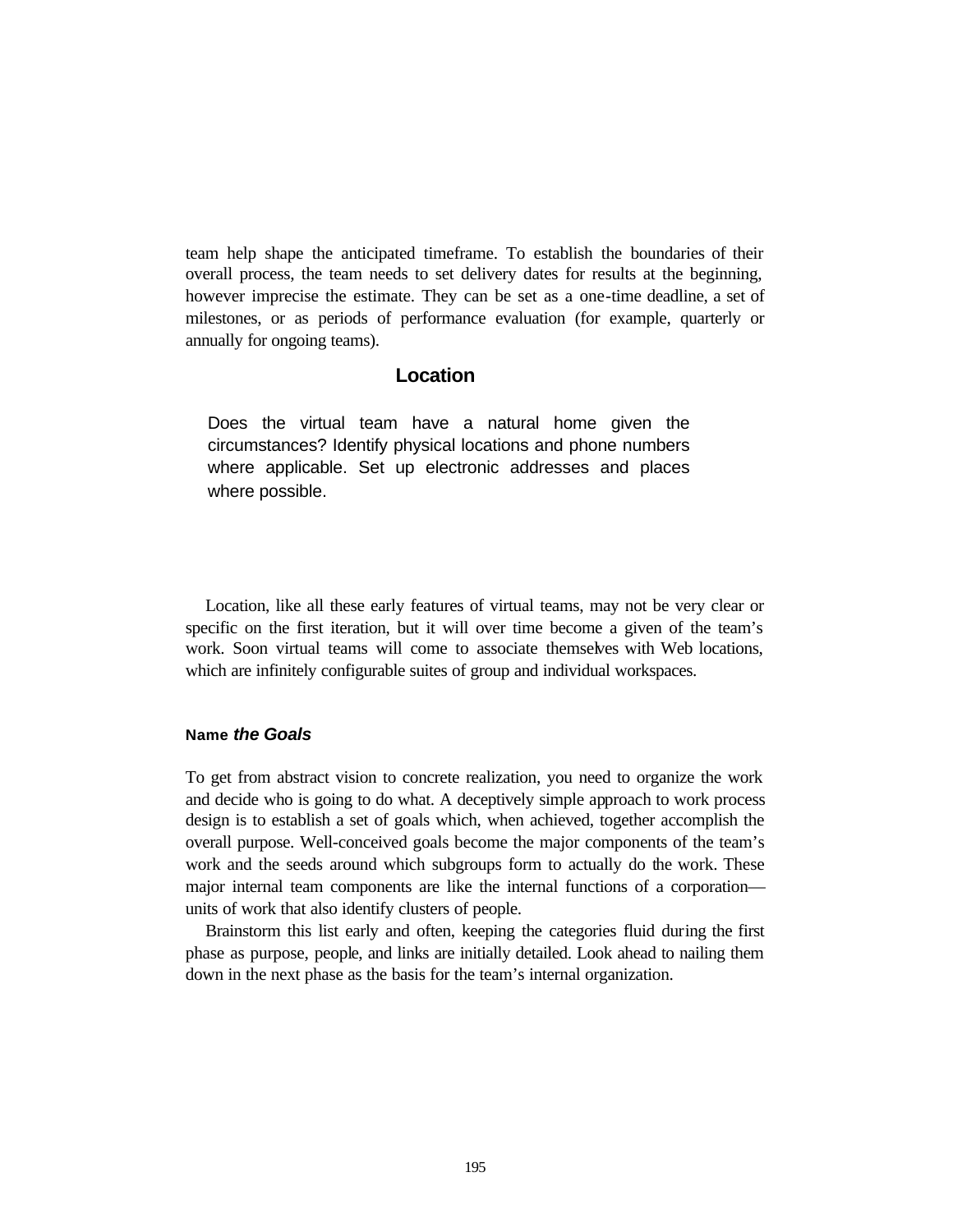## **Key Goals**

Make a first pass at naming the key goals of the team. Keep the major categories to a handful or two at the most. Assess whether this set of goals covers the statement of purpose and the overall result. Consider how people can work together in goal-oriented subgroups.

### *Identify the Players*

People or purpose, which comes first? The natural impulse is to immediately come up with a list of people. The more practical approach is to first draft an initial purpose and then identify whom you need to involve.

### **Key People List**

| Name | Organization | Location |
|------|--------------|----------|
|      |              |          |

Figure out which organizations you need to involve in your project, then identify specific people for the team. Note the organization of everyone involved and the location of their primary workplace. This is the starting point for the team directory.

A team emerges from the activities of specific people who can be represented by a list of names. Early team lists are usually quite dynamic. For example, the people who came up with the original idea may not be on the team. Key people may require recruiting, and the team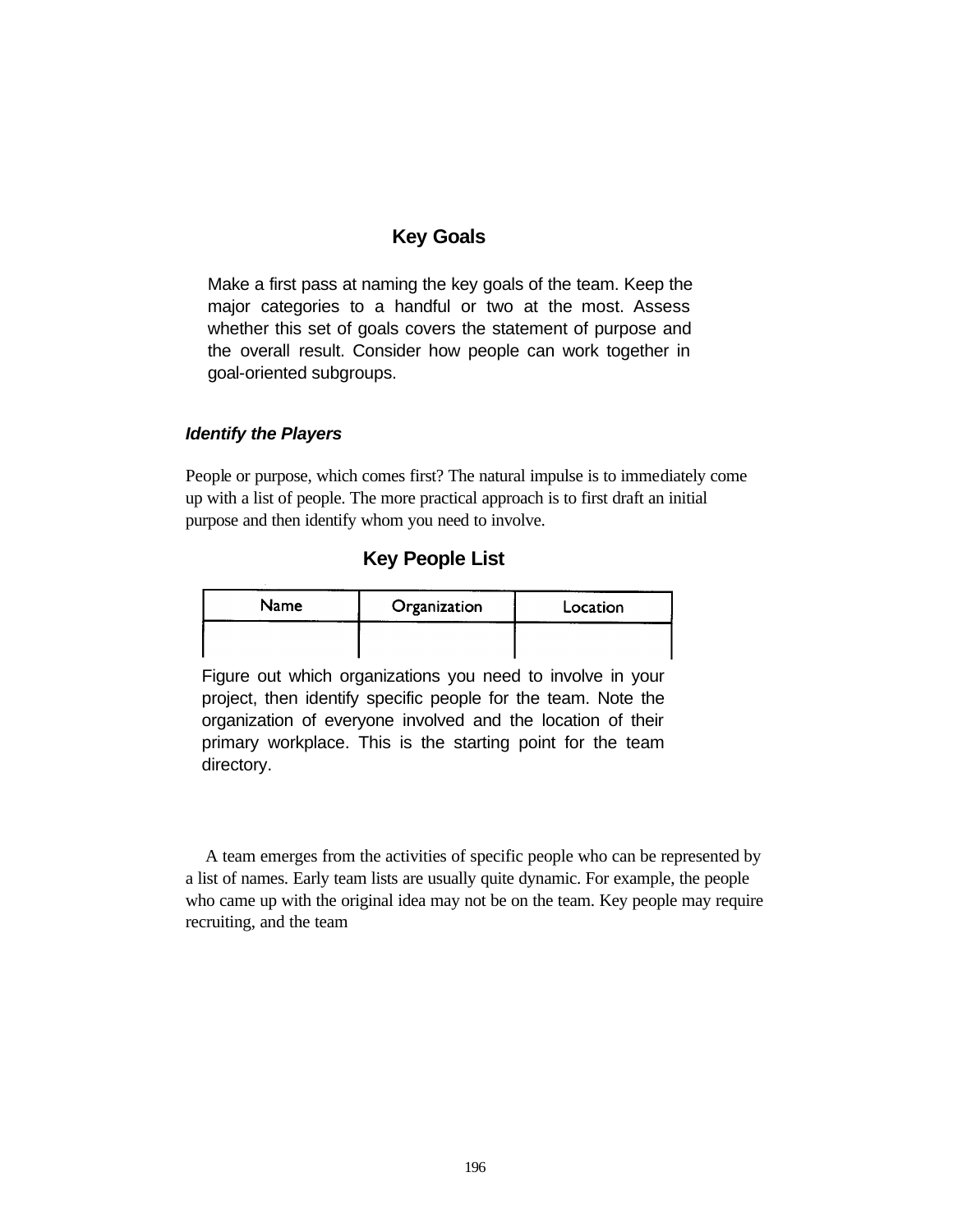may identify member "slots" for needed expertise, experience, or representation. Lists of member names may start on the back of envelopes, but they eventually become relatively formal, providing a roster of fundamental team identity.

A list of names offers an additional bit of basic information about the team: its size. However, membership boundaries may be less than exact, particularly in the beginning. Thus size is sometimes expressed as a range (for example, 8—10 people). Membership is often a moving target for virtual teams, becoming increasingly complex as the team grows.



#### *Make Connections*

Team formation is above all a communication process. To reach people in the virtual world, you need to know their many addresses. Not incidentally, these addresses offer strong clues about people's current access to different media and their ability to operate in a distributed environment.

Contact and location information is central to the team directory—it is its catalog of boundaries and the means of crossing them.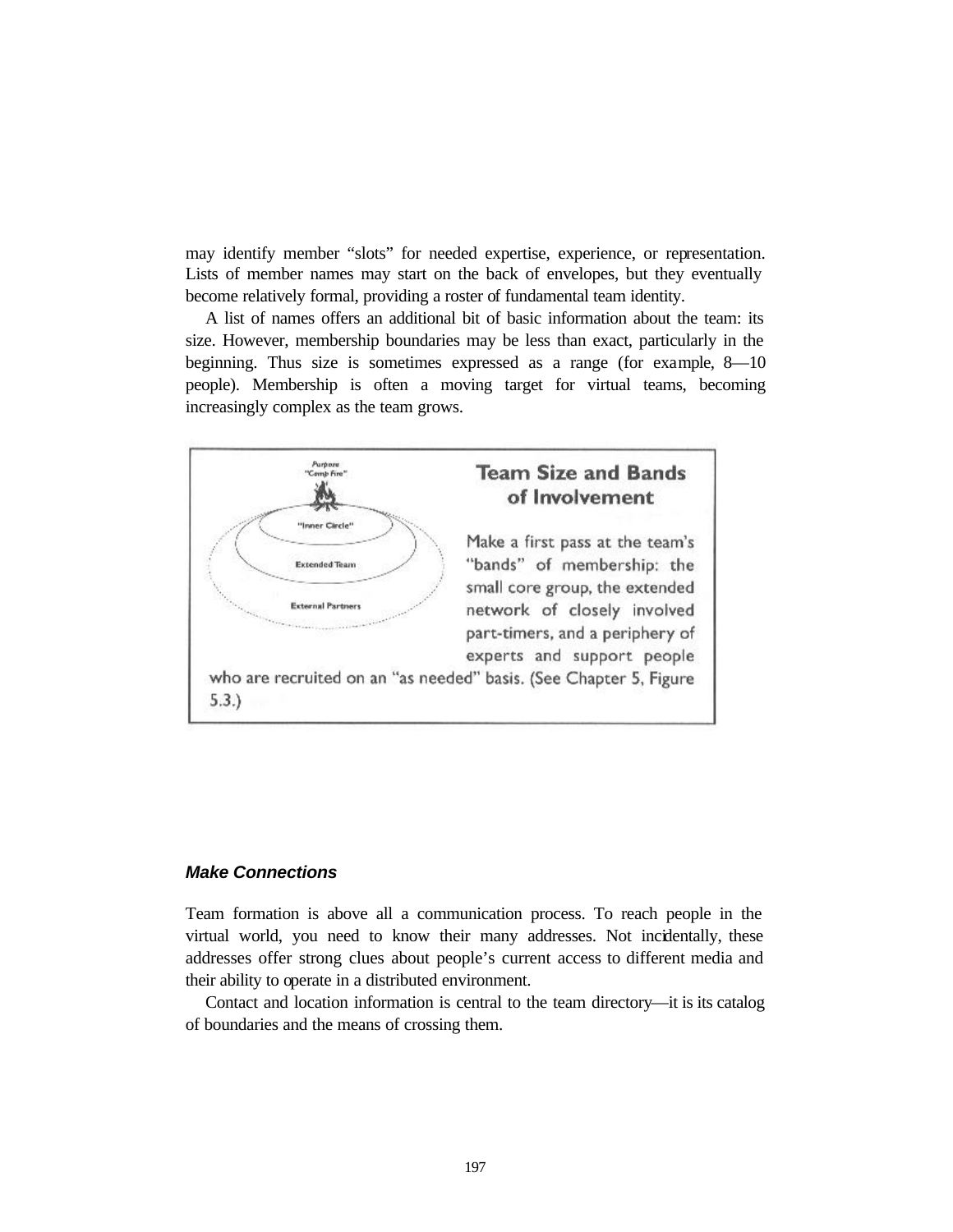| <b>Contact Information</b>                                                                                                                                                                                                                                                                                                         |        |                |  |
|------------------------------------------------------------------------------------------------------------------------------------------------------------------------------------------------------------------------------------------------------------------------------------------------------------------------------------|--------|----------------|--|
| Name/Organization                                                                                                                                                                                                                                                                                                                  | Medium | <b>Address</b> |  |
|                                                                                                                                                                                                                                                                                                                                    |        |                |  |
| Collect the many addresses that people and organizations have in-<br>cluding office locations, snail mail (traditional postal) addresses,<br>phone numbers (which may be numerous—office, home, car, cell,<br>voicemail), fax numbers, e-mail accounts (perhaps several), Web<br>page addresses, server names, and meeting places. |        |                |  |

### **Do** *Assessments*

*Why, what, who, where,* and *when.* By this point, you have asked the basic questions and have settled some initial team parameters. You probably know by now what kind of virtual team is coming to life.

|                  | <b>Team Types</b> |                                     |                            |
|------------------|-------------------|-------------------------------------|----------------------------|
| <b>Spacetime</b> | Same              | Organization<br><b>Different</b>    | Look at yo<br>organization |
| Same             | · Collocated      | Collocated<br>Cross-Organizational  | ple are lo                 |
| Different        | Distributed       | Distributed<br>Cross-Organizational | boundaries<br>Use the chai |

ur list of member ns and where peocated to see the the team crosses. rt to determine the virtual type. (See Chapter 2,

Figure 2.3.) Consider how much time the team will spend together (synchronous) and how much asynchronous interaction it requires.

If a virtual team is distributed, but from the same organization, it is likely that communications and participation issues will dominate its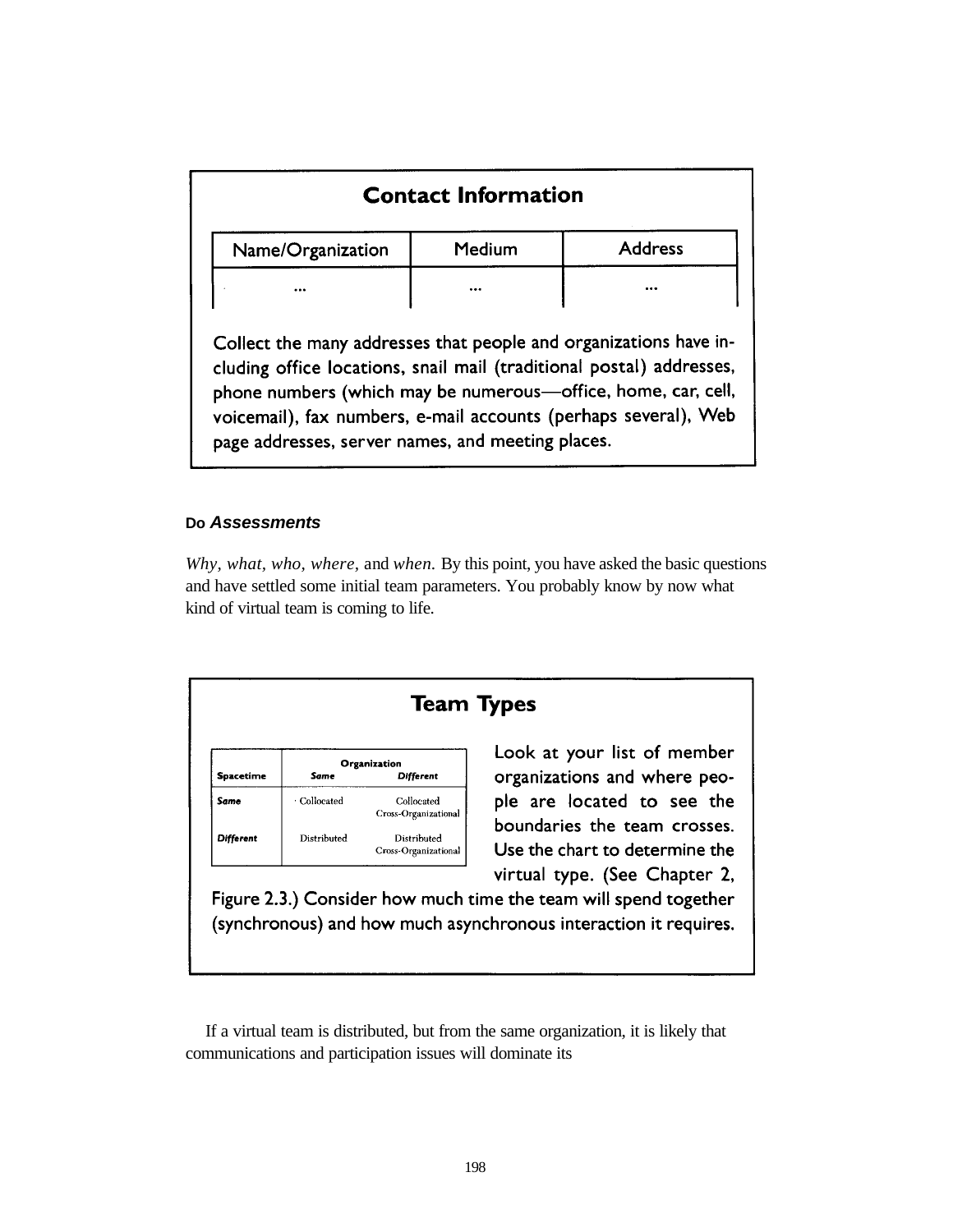development. A collocated but cross-organizational team is likely to experience difficulty with establishing common purpose and making decisions. Virtual teams that are both distributed and cross-organizational will experience both forms of stress and are most in need of new behaviors and support infrastructures.

With purpose, size, and timeframe in hand, you can also make some overall judgments about the complexity of the project, its chances of success, and its estimated costs. Look as well at the technologies that will affect the team's product or process. Note especially how much you can do online. Go digital wherever possible, as soon as possible, all other things being equal.

*Now is the time to consider major changes! Encourage change early in the process and discourage it later*

This level of detail may be all you need. You ought not burden a relatively short and simple project with a few known players with unnecessary planning. If you can settle the basics in a few two-hour meetings and summarize them in a couple of pages, you need go no further in designing your virtual team. However, you still need to cycle through the essential elements described above several times. This guarantees that everyone involved will thoroughly understand the right mental models.

*Always invest in beginnings.*

### **Phase 2: Planning for Action**

With your simple model of "who you are and what you are doing" in hand, you are ready for greater detail. Usually this second planning cycle involves more people, including both sponsors and a critical mass of individuals who are responsible for implementation and results. Participatory planning is a powerful way to achieve early virtual team alignment.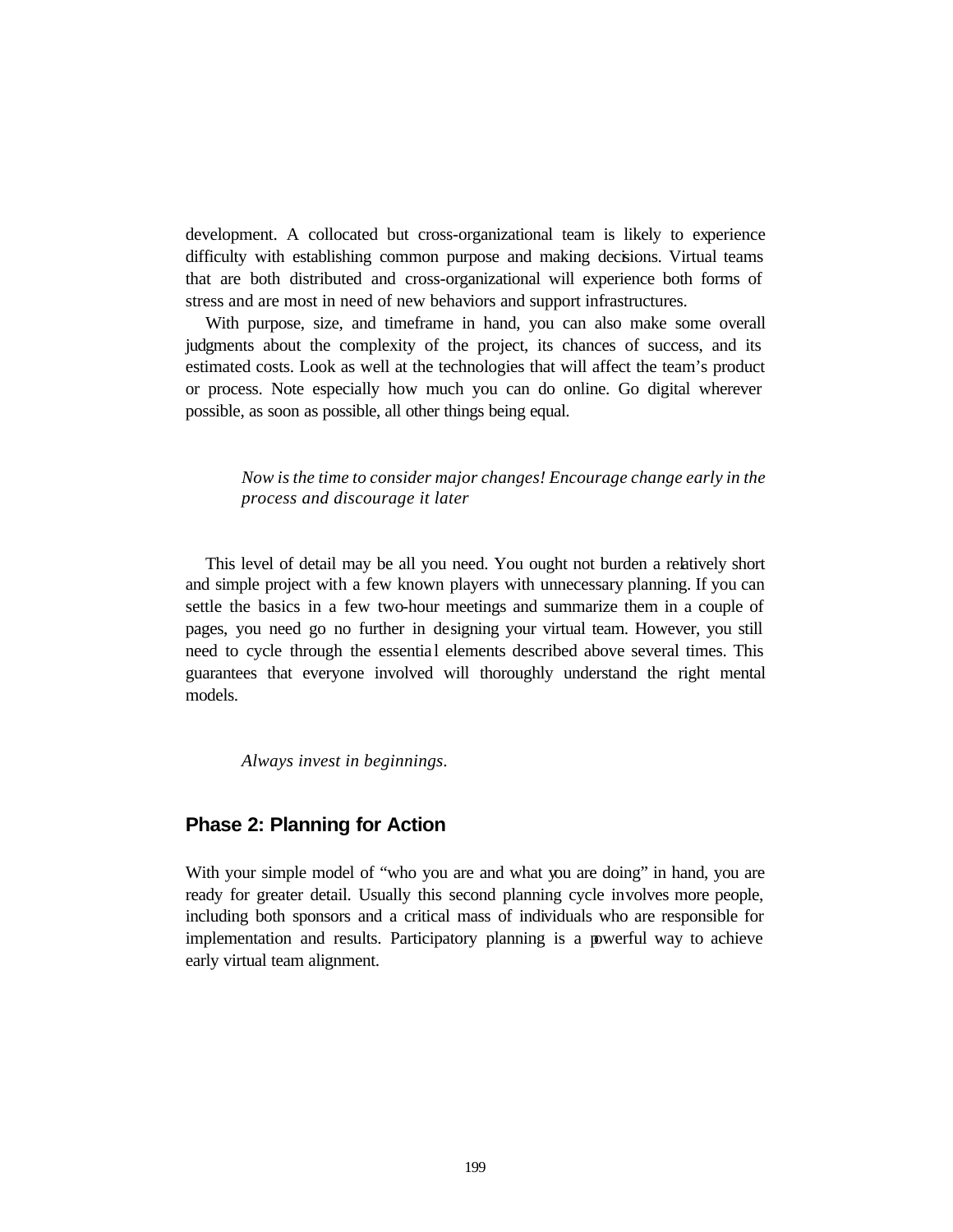Two important outcomes of this phase are a responsibility matrix and a team handbook.

### *Purpose in Motion*

Purpose is dynamic and complex, not static and simple. Virtual teams use their purpose to set themselves in motion and guide their daily work.



As you cycle back to look at purpose for a second time, magnify it at different levels. Use a more inclusive frame of reference to set the statement of purpose in a broad context of vision, principles, and values. Then break the mission down to the next level of goals, tasks, and results. While it is useful to meet face-to-face for this part of the process, it is not mandatory. Often it is not even possible. However, you need to achieve the same results using interactive media, a clear process, and common information.

Agreed-upon tasks are the ways people spend their time in accord with the team's goals and results. Far too many teams are off and running with only a task list written on a flip chart and little idea of how the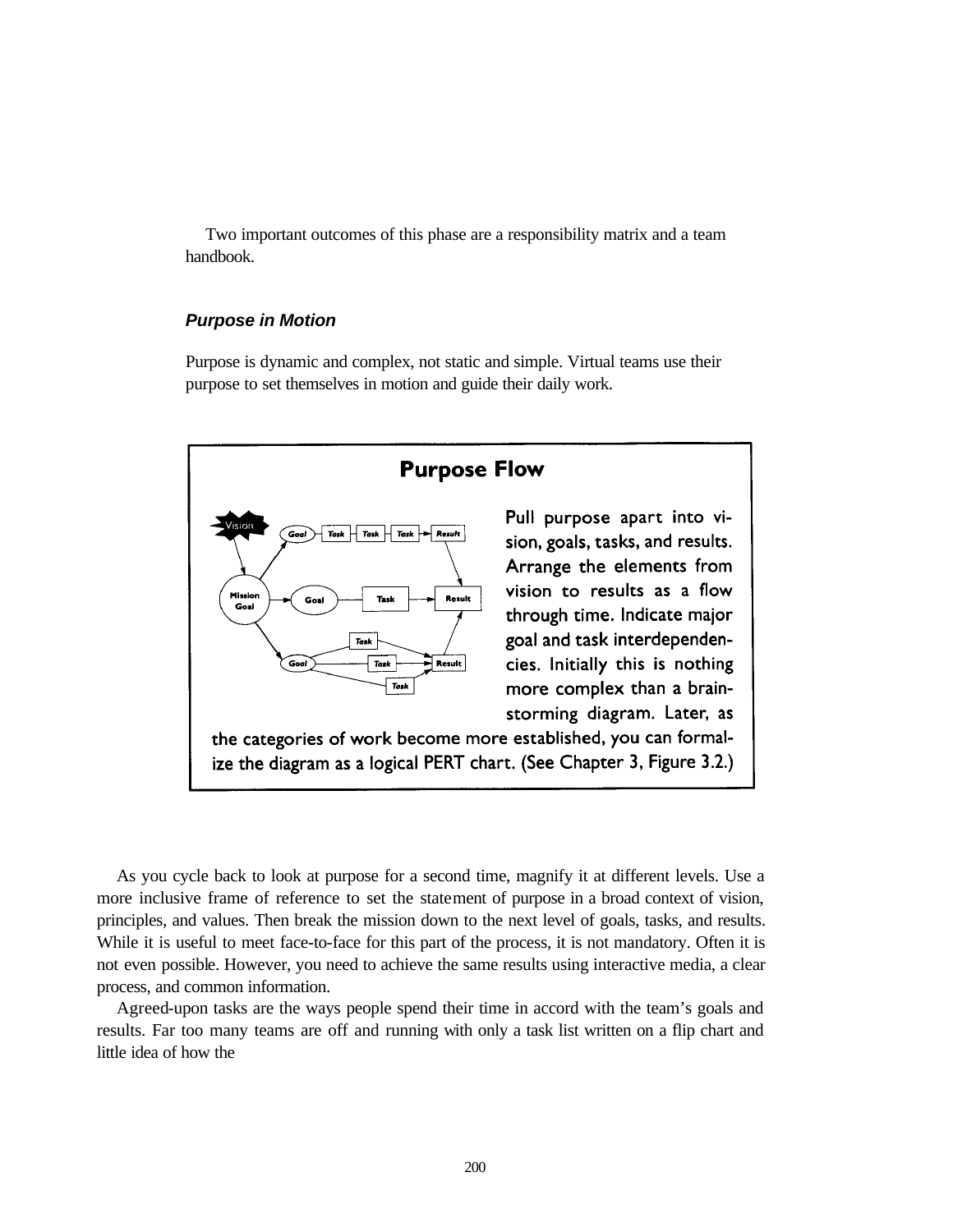tasks connect to a larger purpose or specific results. For virtual teams, the list of tasks is the last part of purpose to talk about, not the first.'

### *Identify Process Elements*

Work is a process of tasks accomplished, meetings held, decisions made, milestones met, and results produced.

|                                                                                                                                                                                                                                                                                                          | <b>Process Elements by Goal</b> |                |
|----------------------------------------------------------------------------------------------------------------------------------------------------------------------------------------------------------------------------------------------------------------------------------------------------------|---------------------------------|----------------|
| Goal                                                                                                                                                                                                                                                                                                     | Tasks                           | <b>Results</b> |
|                                                                                                                                                                                                                                                                                                          |                                 |                |
| Now is the time to detail the purpose. Check to see that each goal<br>has at least one result and that each result has at least one task. En-<br>sure that tasks clearly connect goals to results. Also identify key<br>meetings, decisions, and milestones as you think through achieving<br>the goals. |                                 |                |

At the heart of a team's working model is its task set. Tasks are the execution center of the work plan to which members, leaders, resources, time, and other elements are attached. Return to goals, tasks, and results frequently and change them as new people and activities connect to them. Question whether you have divided the work intelligently and labeled it properly, and whether you need to develop new relationships. Until the end of Phase 3, these categories should remain dynamic.

All the actual activities and interactions involved in doing the work itself lie inside the "chunks" of work labeled as tasks.

Timing tasks generate a schedule that you can represent with that familiar icon of work plans, the horizontal time bars of a Gantt chart. Planning estimates turn into actual elapsed times as the team tracks itself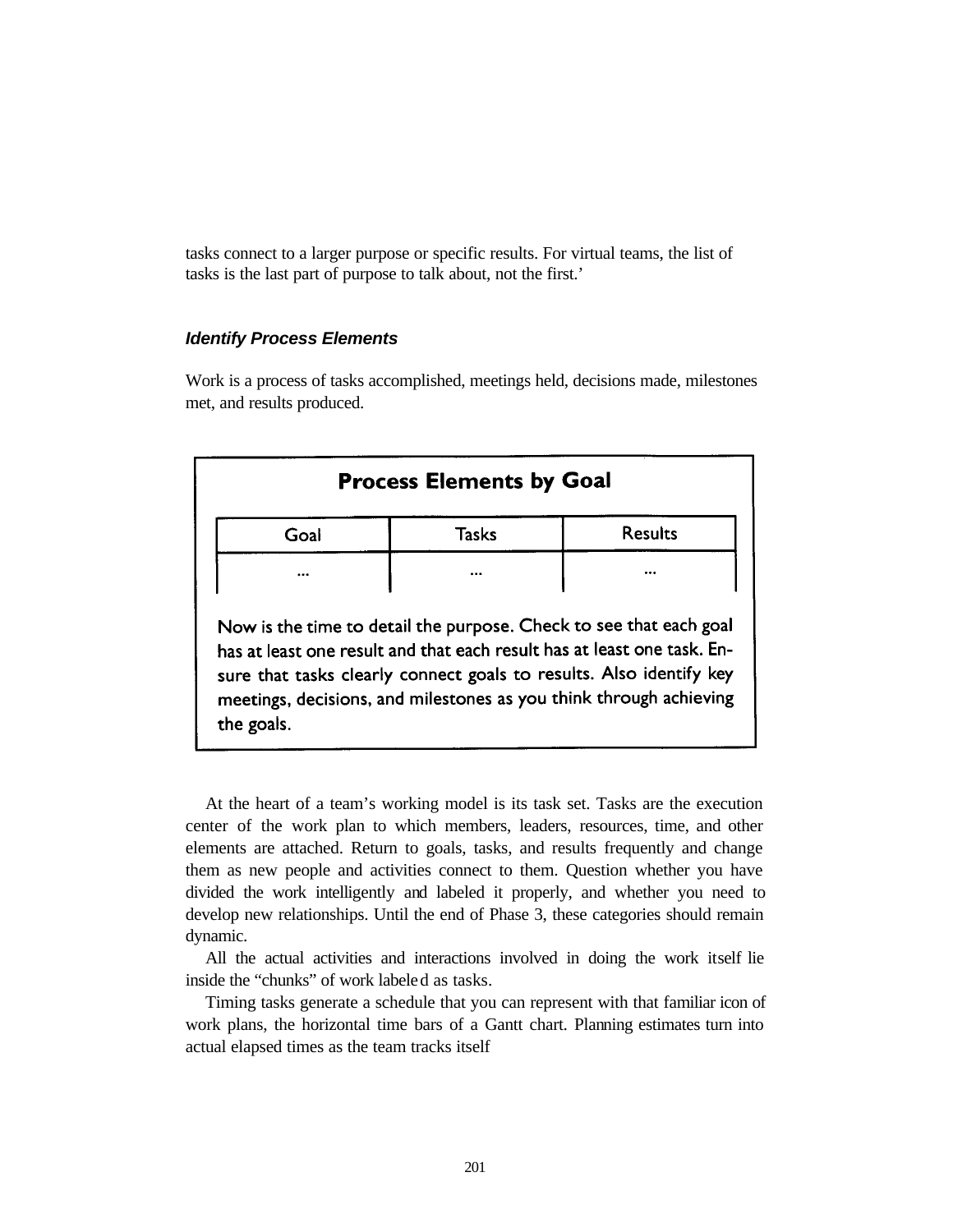| <b>Task Timing</b>                                                                                                                                                                                                                                                                                 |       |        |  |  |
|----------------------------------------------------------------------------------------------------------------------------------------------------------------------------------------------------------------------------------------------------------------------------------------------------|-------|--------|--|--|
| Task                                                                                                                                                                                                                                                                                               | Start | Finish |  |  |
| $\cdots$                                                                                                                                                                                                                                                                                           |       |        |  |  |
| For each task, attach start and finish dates. If you know the over-<br>all time frame, you can estimate specific deadlines. Use a flow dia-<br>gram to evaluate task/time interdependencies. Refine your deadline<br>projections as the project progresses based on ongoing actual<br>information. |       |        |  |  |

through the process. This basic project data allows the planning process to seamlessly become the management process.

Tasks may need no more than an ending date to indicate when specific actions need to occur in order to produce results. Indeed, people often resolve the trade-off between independence and interdependence by agreeing upon results and end dates. This balance between everyone working together, working in subteams, and working independently has to be flexible.

#### *Clarify* **Responsibility**

Tasks undergird the team's membership needs. A simple responsibility matrix captures the set of relationships between members and tasks.

One of the hidden dangers always lurking on the sidelines of virtual teams is the ethic that everyone needs to be involved in everything. You can avoid this recipe for disaster by clarifying just which tasks and decisions need everyone's input and which do not. The rich conversation about who needs to be involved in each task helps people to sort through and reduce anxiety about what is attainable. The exercise inevitably flushes out additional needs for expertise and representation, leading to new recruitment and perhaps a larger team. At the same time, people often reevaluate, cluster, or break out tasks further during this review.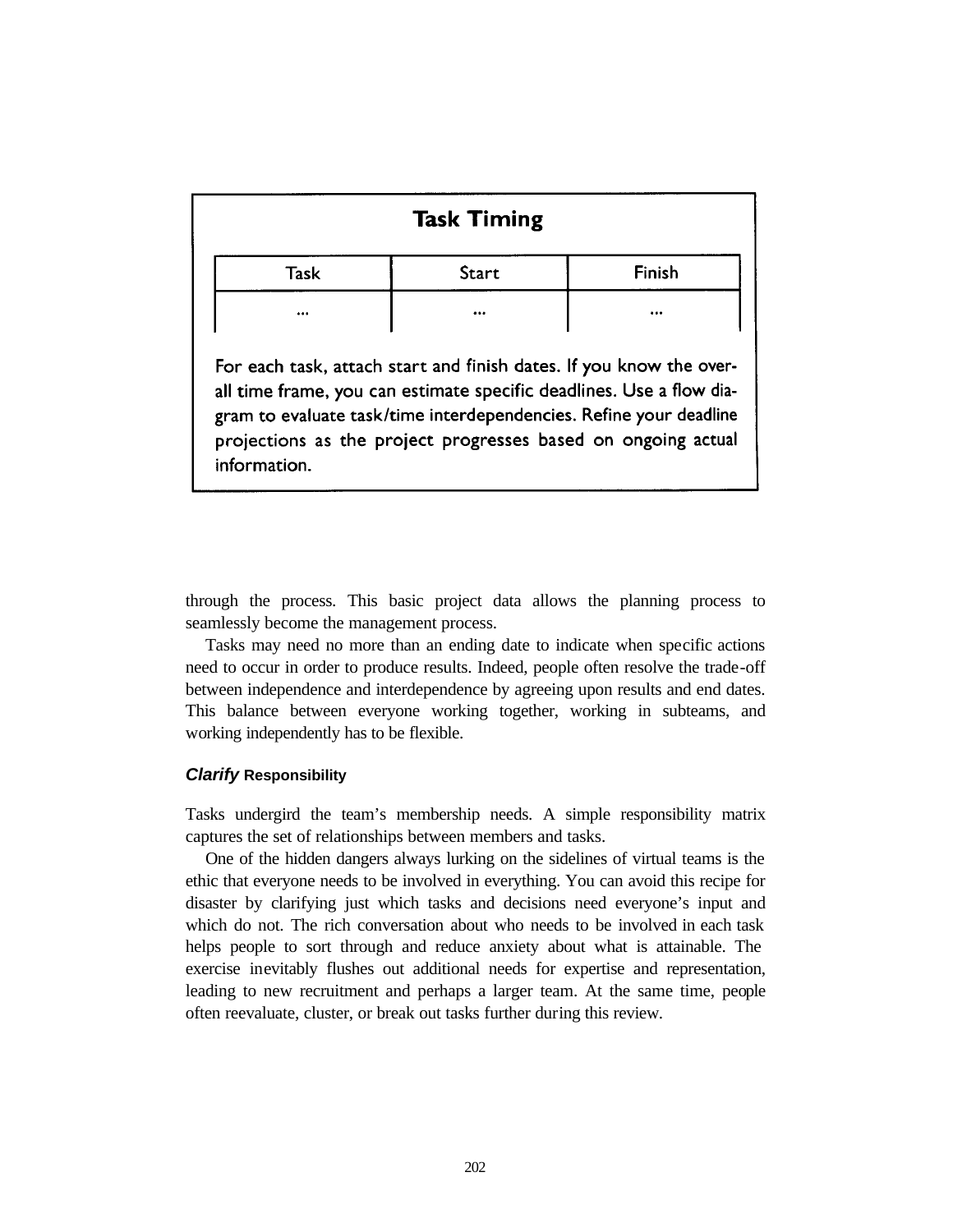| <b>Responsibility Matrix</b> |          |          |          |  |
|------------------------------|----------|----------|----------|--|
|                              | Member A | Member B | Member C |  |
| Task I                       | x        | x        | х        |  |
| Task 2                       |          | x        | x        |  |
| Task 3                       |          | x        |          |  |

Identify "who needs be involved in what" through a dialogue, either in person, on the phone, or online, that examines each task. Whenever someone is involved in a particular task, make an x in that member's column. Some tasks require only one person. Others may call for everyone's involvement. Most tasks need a subset of the team as a whole. Use this chart as a way to explicitly divide the work, obtain the right participation, identify leadership, and track commitments.

## *Task and Process Leadership*

For each task, designate one or more members as task drivers, specific members who are responsible for specific results.

| <b>Task Leadership</b>                                           |                                                                                                                                                                                                                  |  |  |  |
|------------------------------------------------------------------|------------------------------------------------------------------------------------------------------------------------------------------------------------------------------------------------------------------|--|--|--|
| Tasks                                                            | Leadership                                                                                                                                                                                                       |  |  |  |
|                                                                  |                                                                                                                                                                                                                  |  |  |  |
| multiple, determined in the course of the task-by-task dialogue. | Identify who is responsible for what. Check that each task has at<br>least one leader. Tasks lead to results, so every result will have at<br>least one person responsible for it. Leadership may be singular or |  |  |  |

203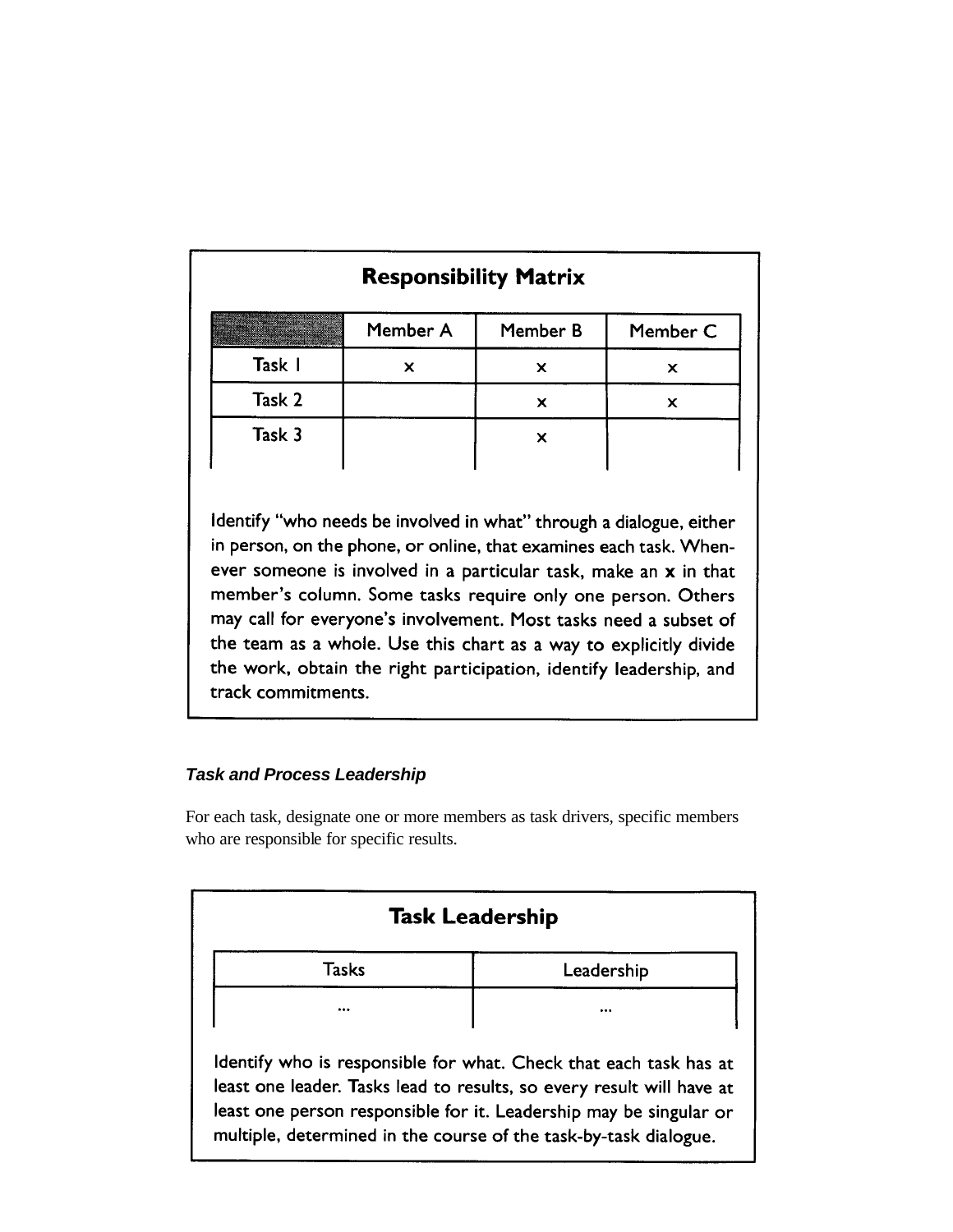Virtual teams increase their overall leadership capability as they divide the work. By identifying task-based leadership, a group distributes its management burden in this team-defining dimension. A team may go into a planning session with one appointed leader and come out with everyone a leader. Leadership acts as a repository of trust within the group. The higher the level of trust, the less people will feel the need to be involved in everything.

Task leadership alone is not sufficient for team success.

#### **Process Leadership**

| <b>Name</b> | <b>Process Role</b> |
|-------------|---------------------|
| $\cdots$    |                     |

**Process roles include team leadership as well as such functions as liaison, facilitation, knowledge development, agendas, and support. Be inventive when labeling process roles. Remember that this is frontier territory in the virtual world.**

It is relatively easy to make task leadership explicit. Not so with process (social) leadership. Aside from overall team leadership, the roles required to develop and maintain the team process are hard enough to recognize and acknowledge in collocated situations.

#### *Make Models Accessible*

The explicit, visible models that a team creates are considerably easier to depict and access than the models that individuals hold inside their heads. As distributed work becomes more complex, the digital medium is the ideal way to make the team's process and product models come alive.

While product models, the topic of the team's work, will vary enormously, process models have an underlying similarity. The responsibility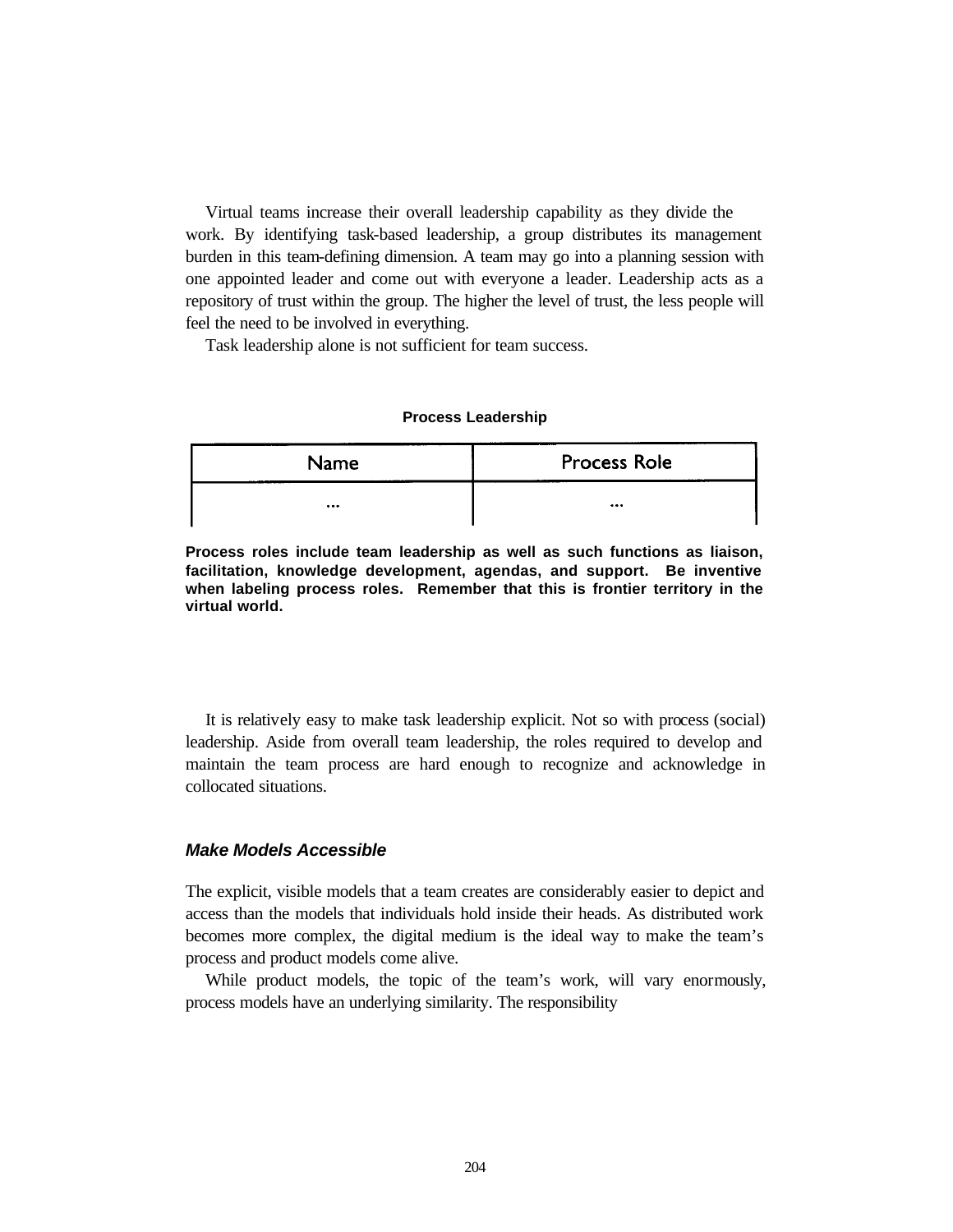matrix is a powerful way to summarize purpose/people/links information that is key to every virtual team.

Computer-based tools can help you depict and update a relationship-oriented process model of virtual teams. The deployment charting method was pioneered by Dr. W. Edwards Deming and first extensively employed by Toyota in the 1960s.<sup>2</sup> TeamFlow<sup>3</sup> (Figure 8.1) is an artfully simple process mapping application designed for modeling and managing virtual team processes. At the heart of the deployment model is the responsibility matrix that reflects agreements about who is doing what.



**Figure 8.1 Virtual Team Model and TeamFlow**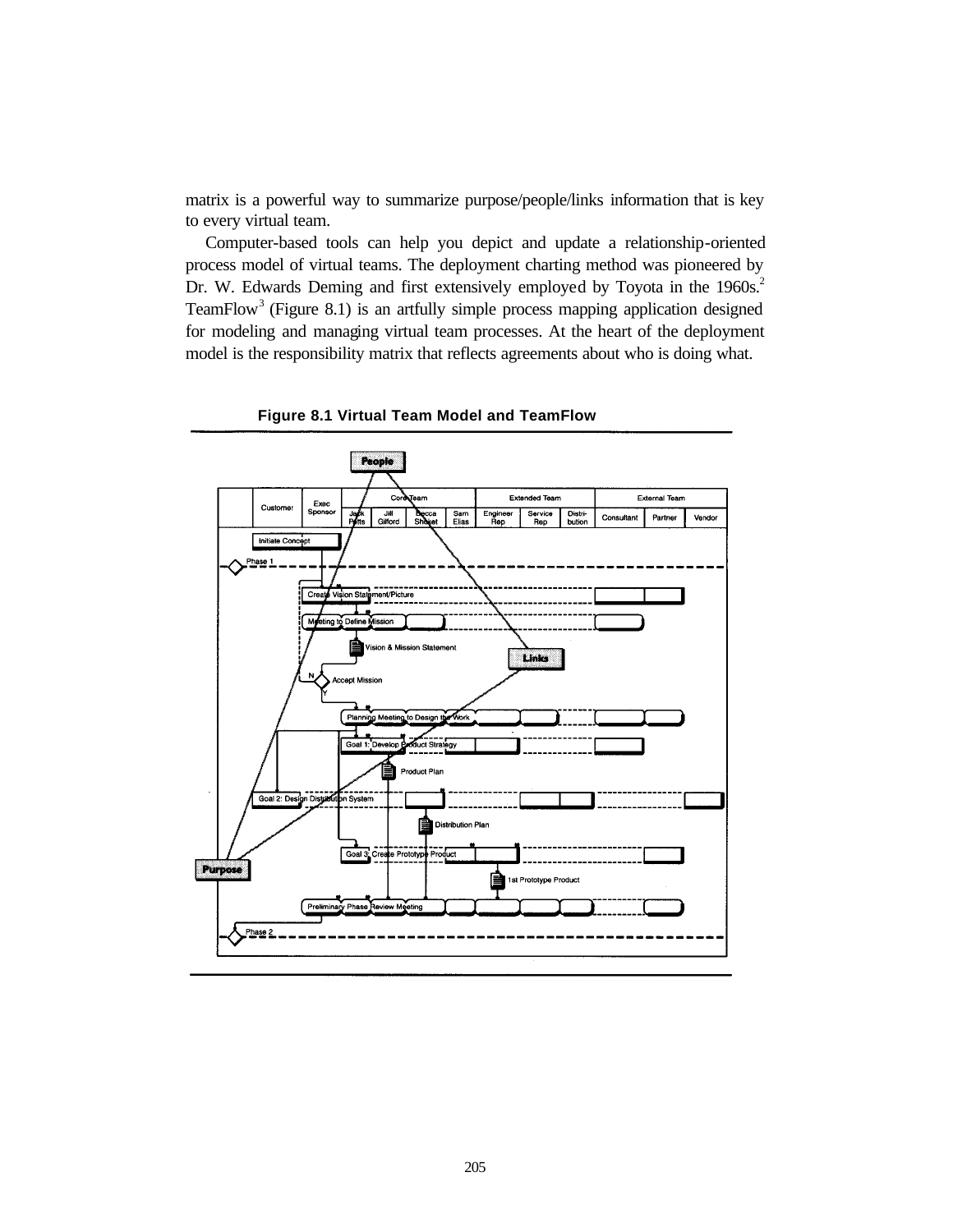You can connect information that touches on all nine Virtual Team Principles to the process matrix and its two associated views—a time-oriented Gantt chart to track progress and an organization chart with a directory.

- **1.** *Goals* serve as headings for groups of tasks and results.
- **2.** *Tasks* are the set of linked boxes as a whole.
- **3.** *Results* appear as document icons.
- **4.** *Members,* individual and organizational, comprise the horizontal labels at the top of the matrix.
- **5.** *Leadership* is indicated by tags on the tasks designating roles.
- **6.** *Levels* are reflected in the hierarchy of the organizational chart and the levels of detail in the plans.
- **7.** *Media* are accessed through addresses in the member directory and file names of other information associated with tasks and results.
- **8.** *Interactions* happen over time and are indicated by the timing associated with each process element, summarized in a Gantt chart.



#### **Figure 8.2 Virtual Team Pocket Tool**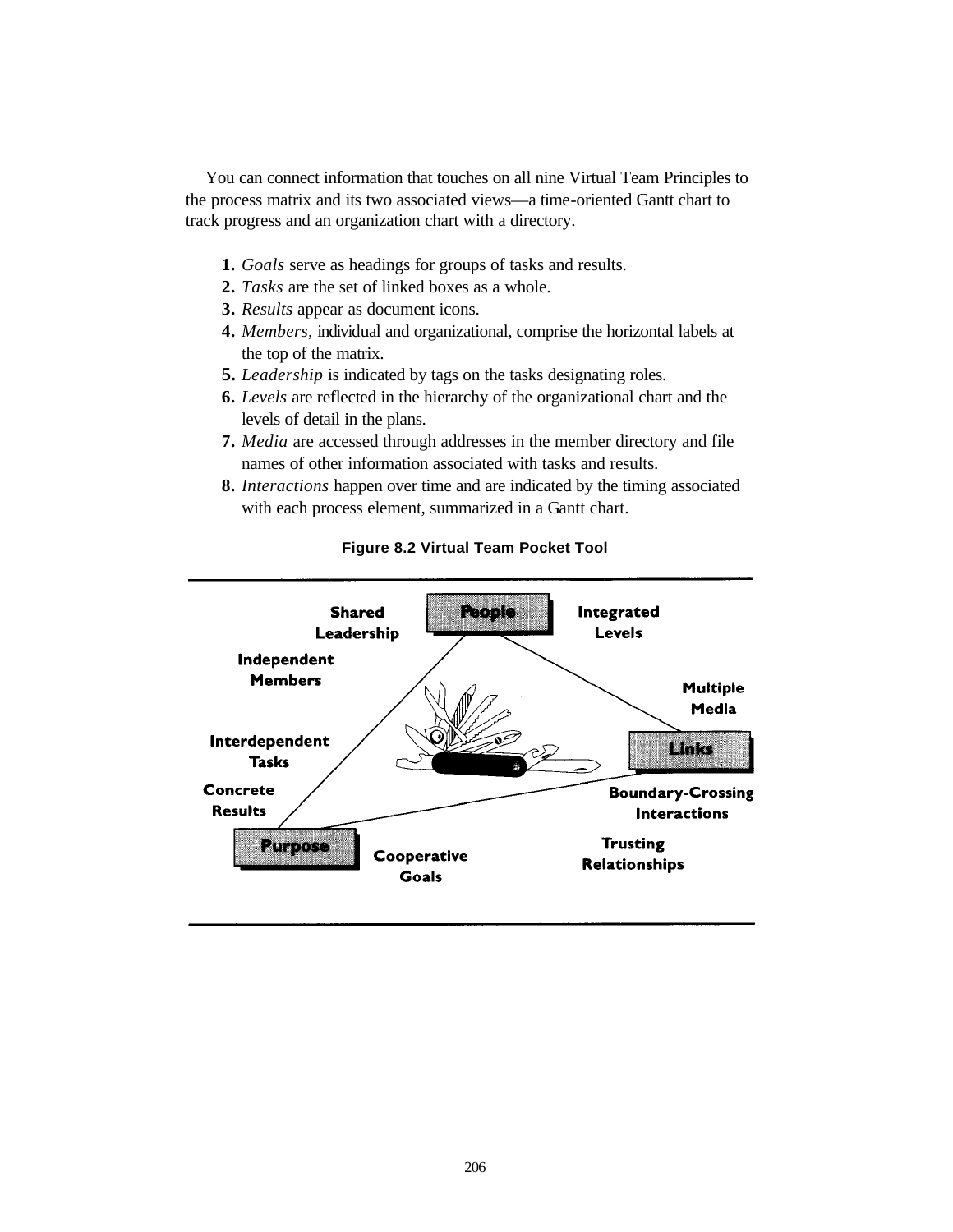9. *Relationships* among members are represented by the linked boxes showing who is involved in each activity.

This information makes the principles concrete and useful. Remember the principles<sup>4</sup> as a tool set (Figure 8.2) to assess, plan, implement, and evaluate a team's work. Use them as a simple mental checklist or as a framework for creating a formal plan (as above).

### *Create Media Plan*

The responsibility matrix and leadership roster indicate who needs to develop relationships with whom to complete different aspects of the work. Many virtual teams need or may greatly benefit from face-to-face time, particularly at the beginning to develop the plan and build trust. Since physical separation is the most common plight of virtual teams, it

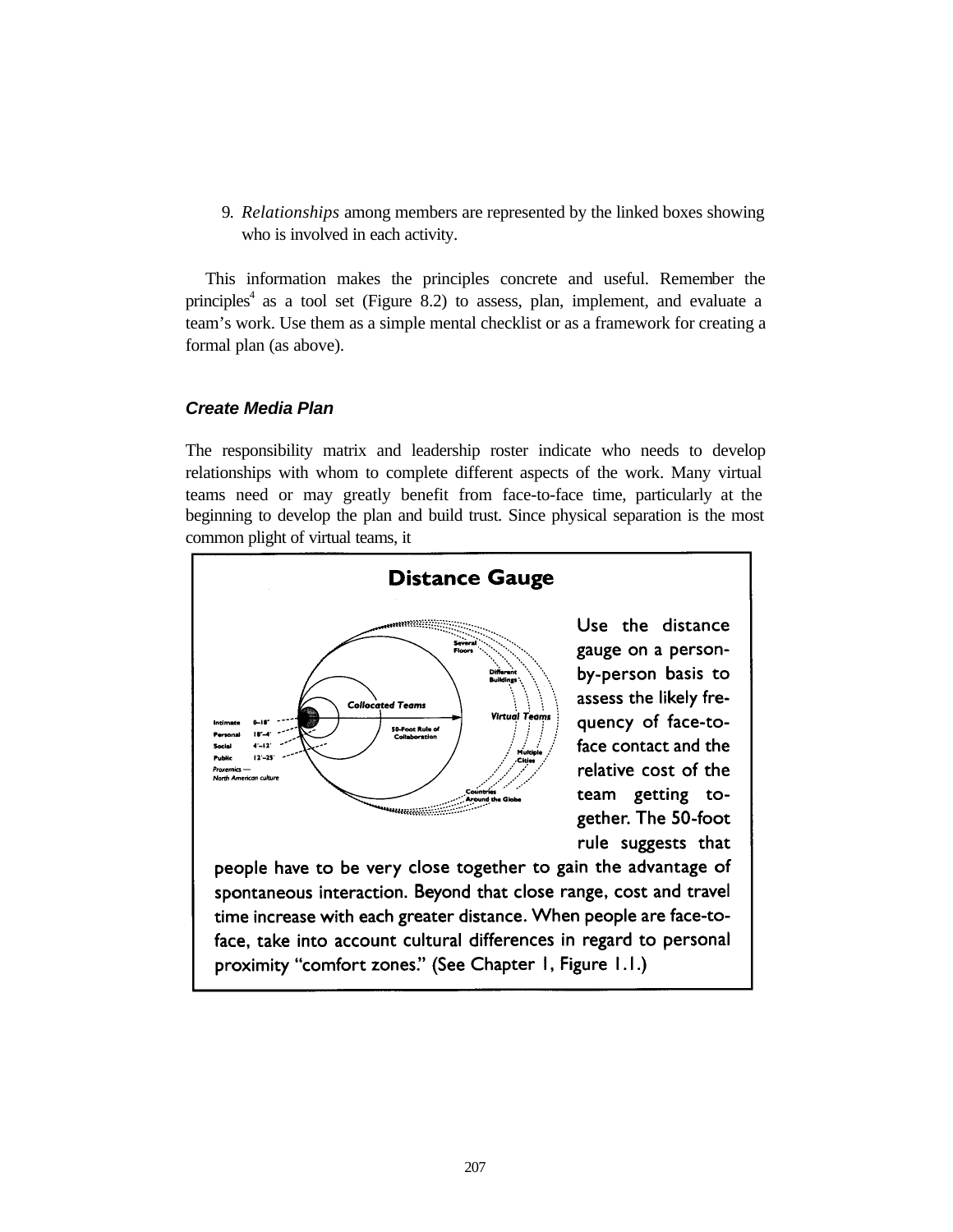is important to evaluate the impact of distance in thinking about the team's communication.

Now that you have a feel for the work flow and time constraints, you are ready to develop a media plan. Consider your many options at this time.



## **Communications Media Palette**

**Use our sample set of media as guidelines or create a palette yourself from the systems you know about and have available. Choose from all eras of communications to best fit the work and process needs. (See Chapter 4, Figure 4.1.)**

Virtual teams need to consider both product and process media. Product media relate to how you present the work you are doing. Process media relate to how you communicate in order to get the work done. First, will you deliver any results in a communication medium (for example, a document or presentation)? What work and results can you do in digital form so that they are accessible online? After you know what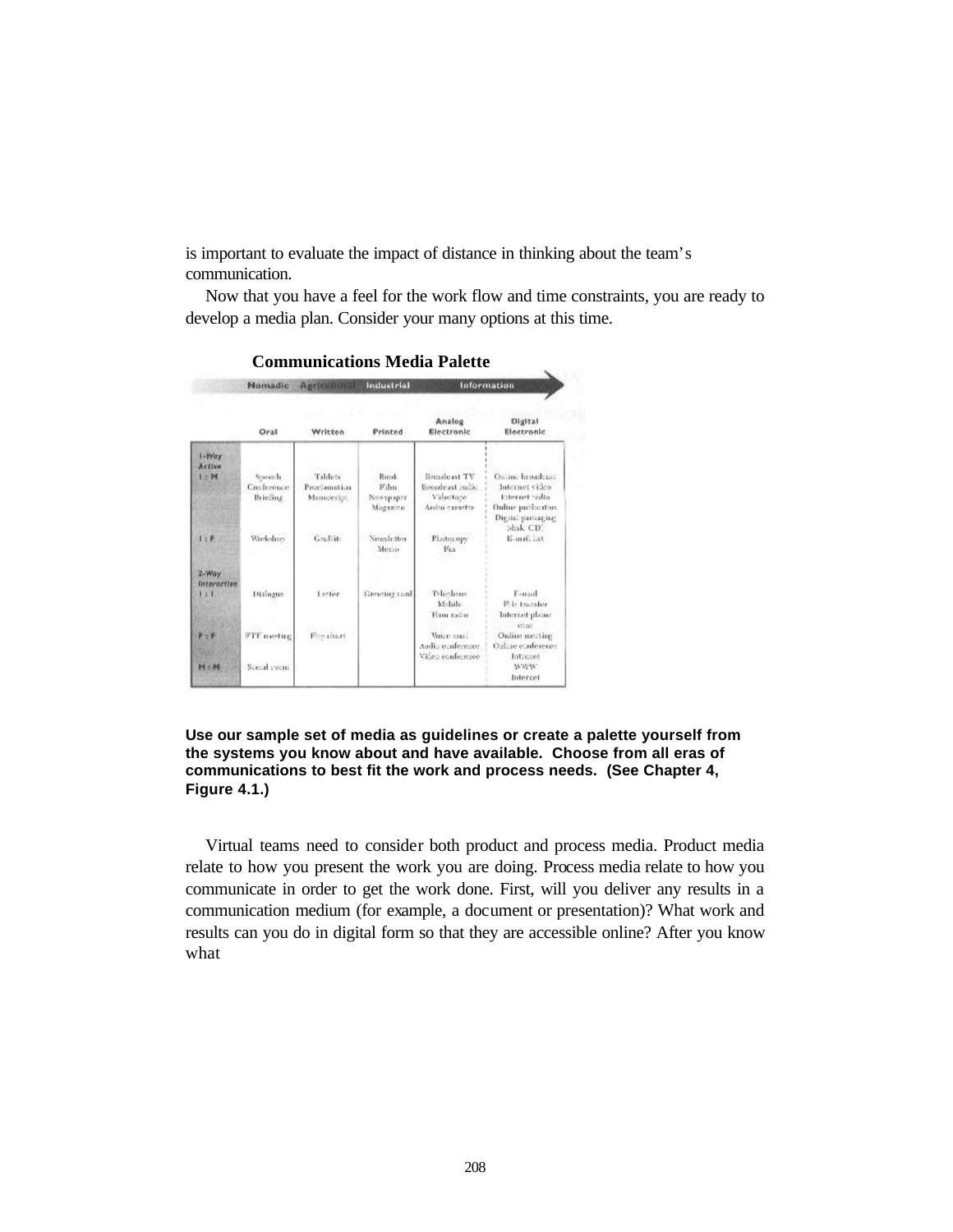the work is and whom to involve, ask what media you need to carry the team itself and its work process of boundary-crossing interactions.

### **Media Plan**

| Media | Гуре     | Interaction | Frequency | Location |
|-------|----------|-------------|-----------|----------|
|       | $\cdots$ |             |           |          |

Fill in the name of the communication medium you are using. Determine which of the five types it is: oral, written, print, analog (electronic), or digital (electronic). Designate whether **it** fosters one-way or two-way interaction. Note its frequency: periodic (for example, weekly, monthly), continuous (for example, e-mail), or variable and episodic (for example, special meetings). Indicate its location, physical or digital, as appropriate. (See Tetra Pak example, Chapter 5, Figure 5.1.)

A media plan may not amount to much if it simply mandates a face-to-face Monday morning meeting, a typical collocated team approach to staying connected. Virtual teams, however, require multiple media to meet a variety of product and process needs.

Look for the most appropriate media for meeting your needs, with obvious consideration of the limits of cost and availability. You may want a video conferencing system but find that it is currently too expensive for you. Within your constraints, experiment to find what works best. Then stretch your sights, particularly to find ways in which digital media can be useful to you. Digital media are ideal for virtual teams and will eventually become ubiquitous.

### *Virtual Team Handbook*

By the end of Phase 2, you have accumulated considerable detail about your team and its work. Now is the time to pull it together into a team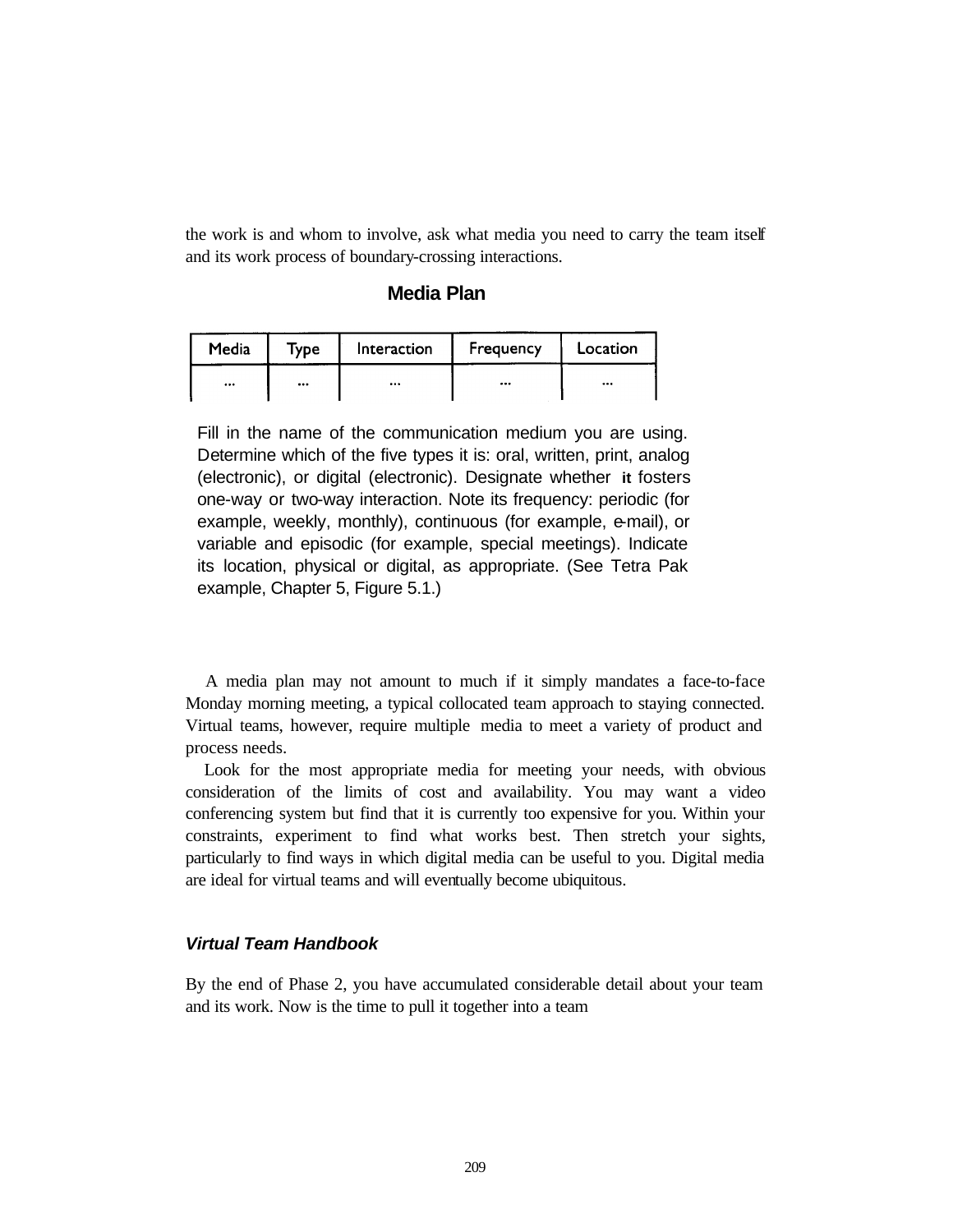|          | Member A | Member B | Member C | do |
|----------|----------|----------|----------|----|
| Medium I |          |          |          |    |
| Medium 2 |          |          |          |    |
| Medium 3 |          |          |          |    |
|          |          |          |          |    |

In determining the comminent between plans, **Matrix** who has access to

handbook. A handbook can act as a shared "information place," a common resource for team members that is a tangible token of membership and a means for initiating new members. The physical handbook itself may be as small as a document or a file folder but it often comes packaged as a three-ring binder. The sections and content of a handbook are excellent models for setting up a digital workplace (see next section). It is best to have both a "carry-it-around" handbook of key information as well as a more extensive online version.

The virtual team handbook contains both process and product information:

- 1. Process information includes everything from purpose statements and team directories to budgets and instructions for using databases.
- 2. Product information, which always is unique to the team, includes everything from product requirements to marketing plans and the product itself.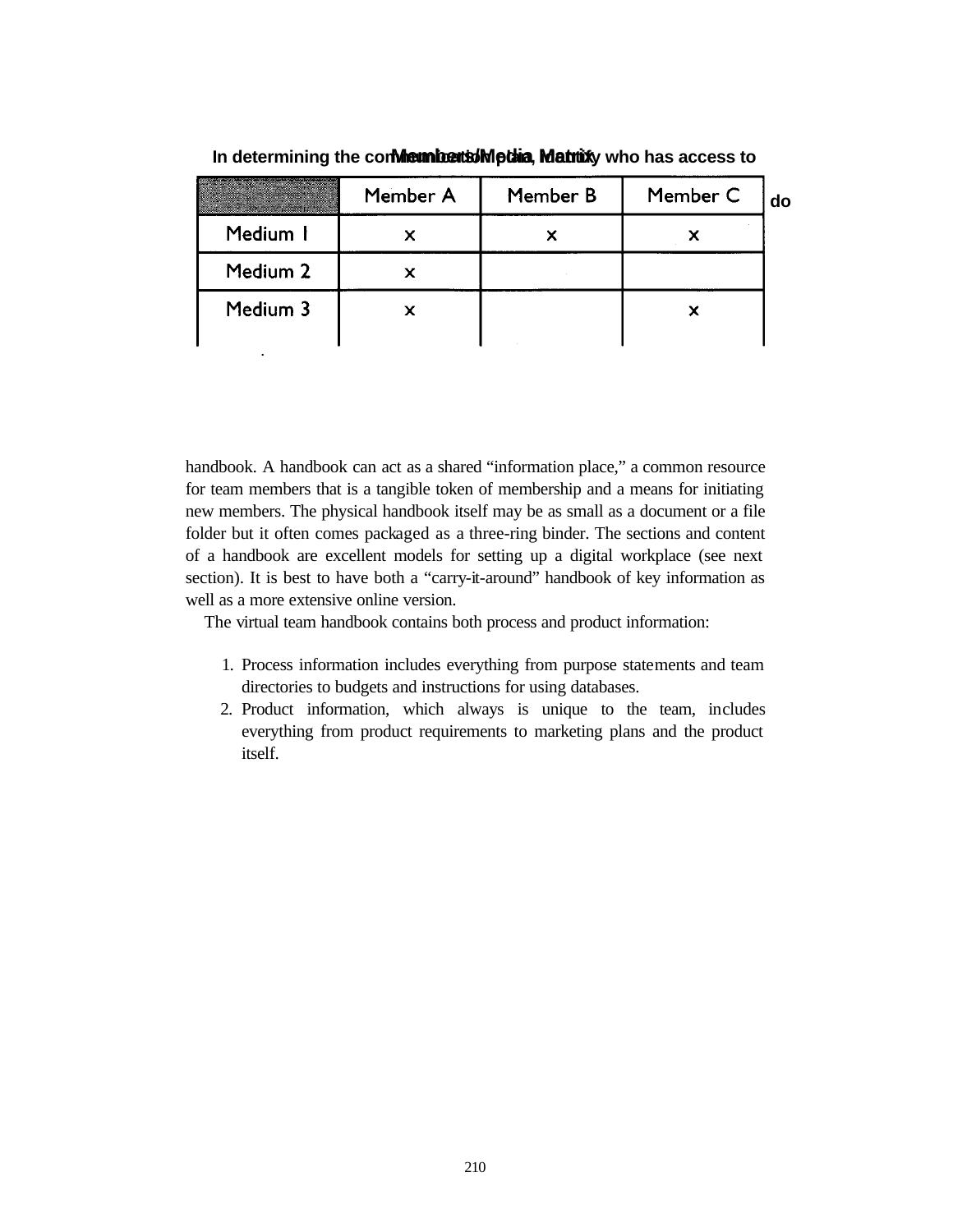#### *Process Information*

Organize process-related information for the handbook in three sections reflecting the purpose, people, and links aspects of the team.

### **Section I: Purpose and Plan**

Gather together all the purpose materials here including the statements of vision, mission, and goals, action plans with tasks and results, matricies of responsibilities, and decisions as they are made.

In the early part of a team's life, this section is very dynamic, changing and growing moment by moment. As the team's plan stabilizes, this section becomes a repository of that stability, serving as an internal management and navigation tool. Externally, the summarized purpose statement becomes the public face of the team answering the question, What are you doing?"

### **Section 2: Team Directory**

Review and update the contact information. Expand the list to include the new members whom you have identified by the more detailed look at the work. Broaden the information about people to include team roles and task responsibilities. Develop a format for entering organizational information by name.

A virtual team has external contacts as well as internal interactions. Team directories may include all the people and organizational contact information required in the course of its work. At the front of the directory section, post a team membership list to keep boundaries as clear as practical. You can represent complex teams in terms of bands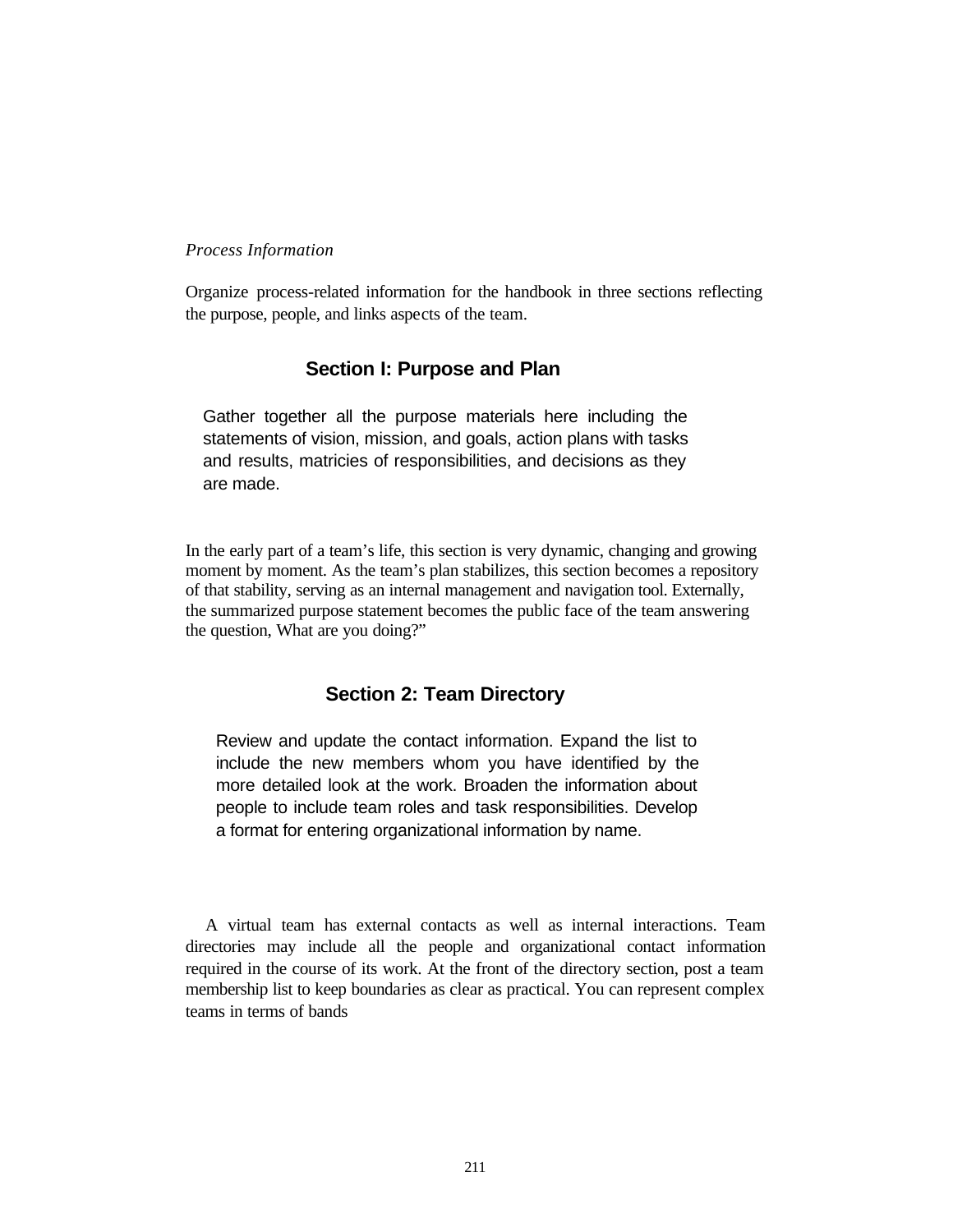of involvement—for example, the core team on one page, the extended team on the next, and all others such as occasional experts and reviewers in a third group.

### **Section 3: Calendar and Communications**

Summarize all the relevant dates on a team calendar including result deadlines, task completion milestones, and scheduled events as well as holidays and other significant dates that impact timing. Capture the group's stream of consciousness, for example, by collections of meeting minutes, memos, and key group messages.

Getting calendars in sync is a major problem for virtual teams, along with the fact that published information always seems to be out of date. Online event lists, calendars, and scheduling systems address these problems and are essential parts of the virtual team's infrastructure. Store and organize all of the online communication for virtually instant recall and reuse, uniquely powerful features offered by digital media.

#### *Product Information*

The second part of the team handbook is organized according to task and resultsrelated information. Constituting the bulk of the handbook as the work progresses, this section includes background documents, information related to work-inprogress, and drafts of results. Since even small groups generate a lot of information, use the binder as a selection device to keep key information pruned to the essential elements. Provide summaries, tables of contents, and pointers to other relevant documents and data wherever possible.

A well-organized, task-based plan with a responsibility matrix and common information gathered into a virtual team handbook can be very low tech and uncomplicated. This plan contains enough detail for alignment without being so detailed that it unnecessarily constrains people. For many virtual teams, this is enough.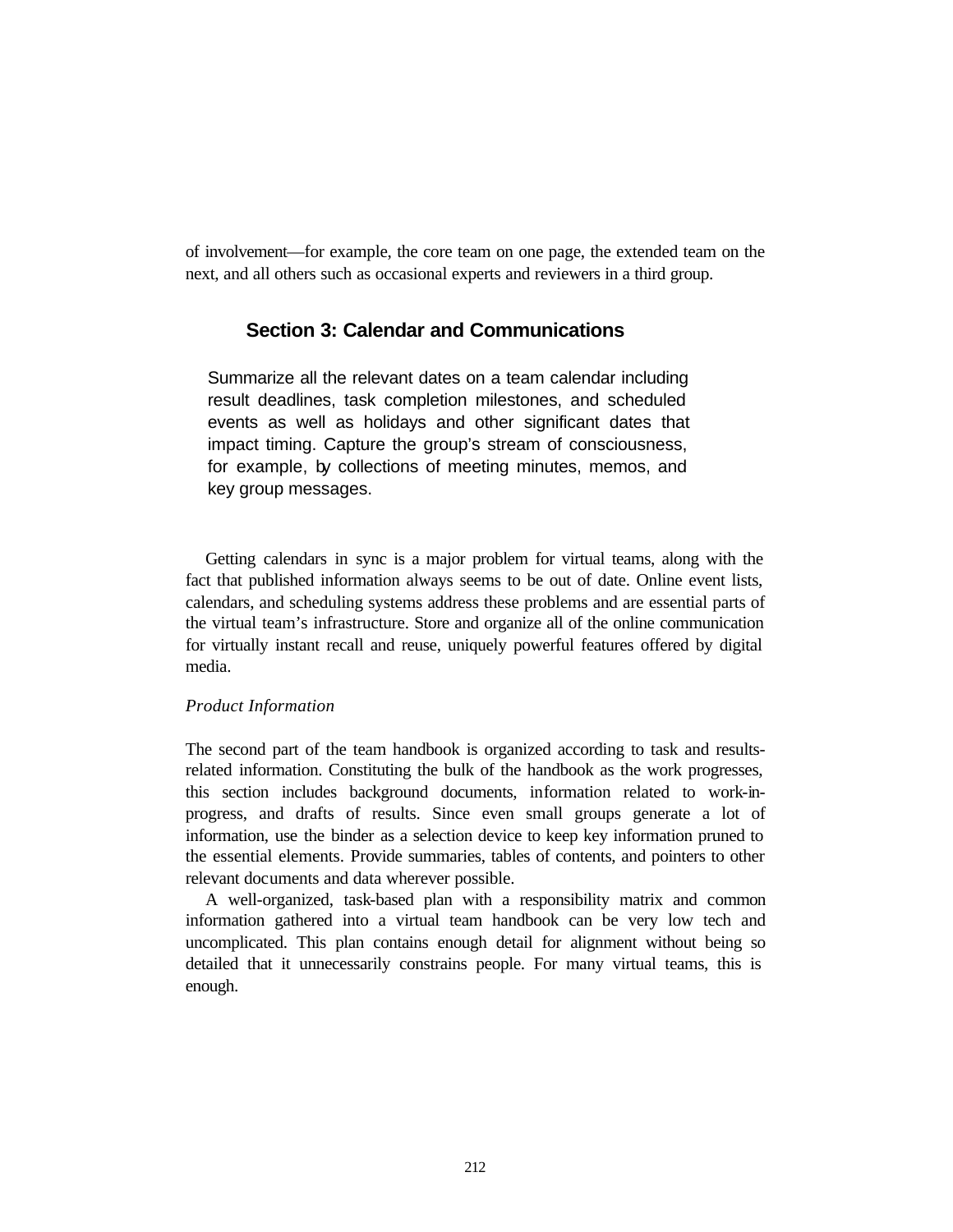### **Phase 3: Managing the Process**

Teams that are particularly large, complex, long-lasting, or interconnected to other teams will need a third cycle of planning and a more comprehensive set of tools. Even if the level of detail you have achieved in the first two iterations satisfies you, review your task list against the eight types of activities discussed in this section.

One outcome might be to develop your team handbook on the Web. Also consider using the responsibility matrix as a group interface to common process information.



The taxonomy (a theory-based framework) breaks out the three basic team elements into nine principles arrayed as an inputoutput systems model. The systems approach helps ensure a comprehensive look at team complexities. (See Chapter 2, Figure 2.5.)

Teams are truly varied, each as unique as a person. Yet, there are patterns of life and behavior that are common to all teams. The virtual team principles enable you to evaluate your own situation systematically. Adapt them to your unique circumstances.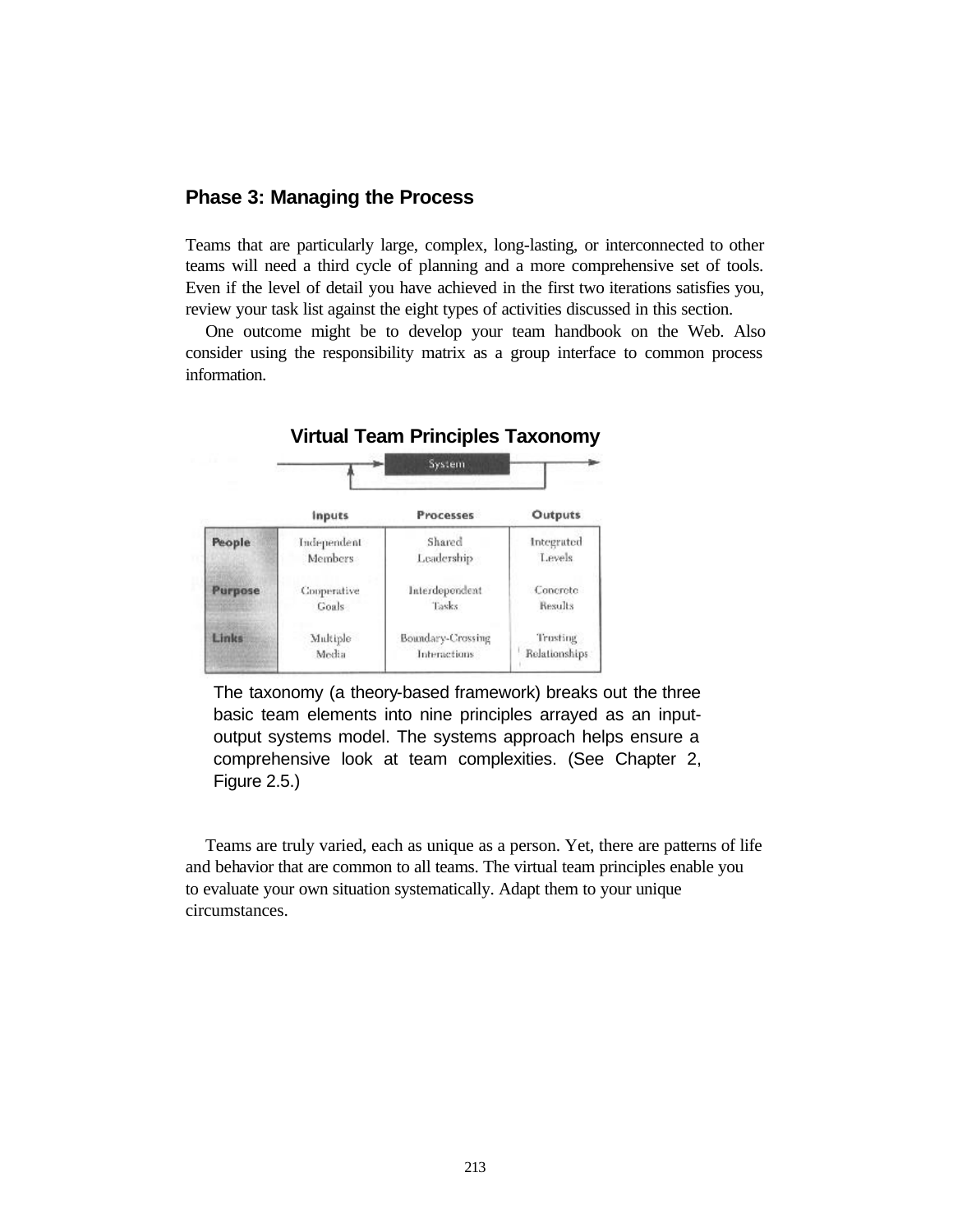### **"Stressed S" Team Process**



One of the most general patterns in nature is the growth process. Use a life cycle process model to set your milestones and chart your progress. Anticipate turbulence at the natural stress points in your journey. Be Prepared for change. (See Chapter 6, Figure 6.1.)

By the third cycle, the planning process accelerates and the team's activities push into the performance phase. More detailed planning usually takes place in a more distributed mode. Individuals and subgroups develop many of the additional details while the team is apart. Then when the team comes together (physically or virtually), it integrates them to complete and legitimize the plan.

#### *Type the Tasks*

As with the previous two phases, the third phase begins with purpose. Here we introduce another tool to help us flesh out tasks, the defining quality of teams. If you can identify the type of task you are performing, you have at your disposal a large body of "know-how" about teams full of tips, tools, techniques, methods, and processes.

While the content of any particular virtual team's task is unique, the general form of the tasks is not. Just as you can categorize tasks as cooperative or competitive, independent or codependent, so you can categorize them according to the type of interactions they require. Joseph McGrath, a social psychologist at the University of Illinois, suggests four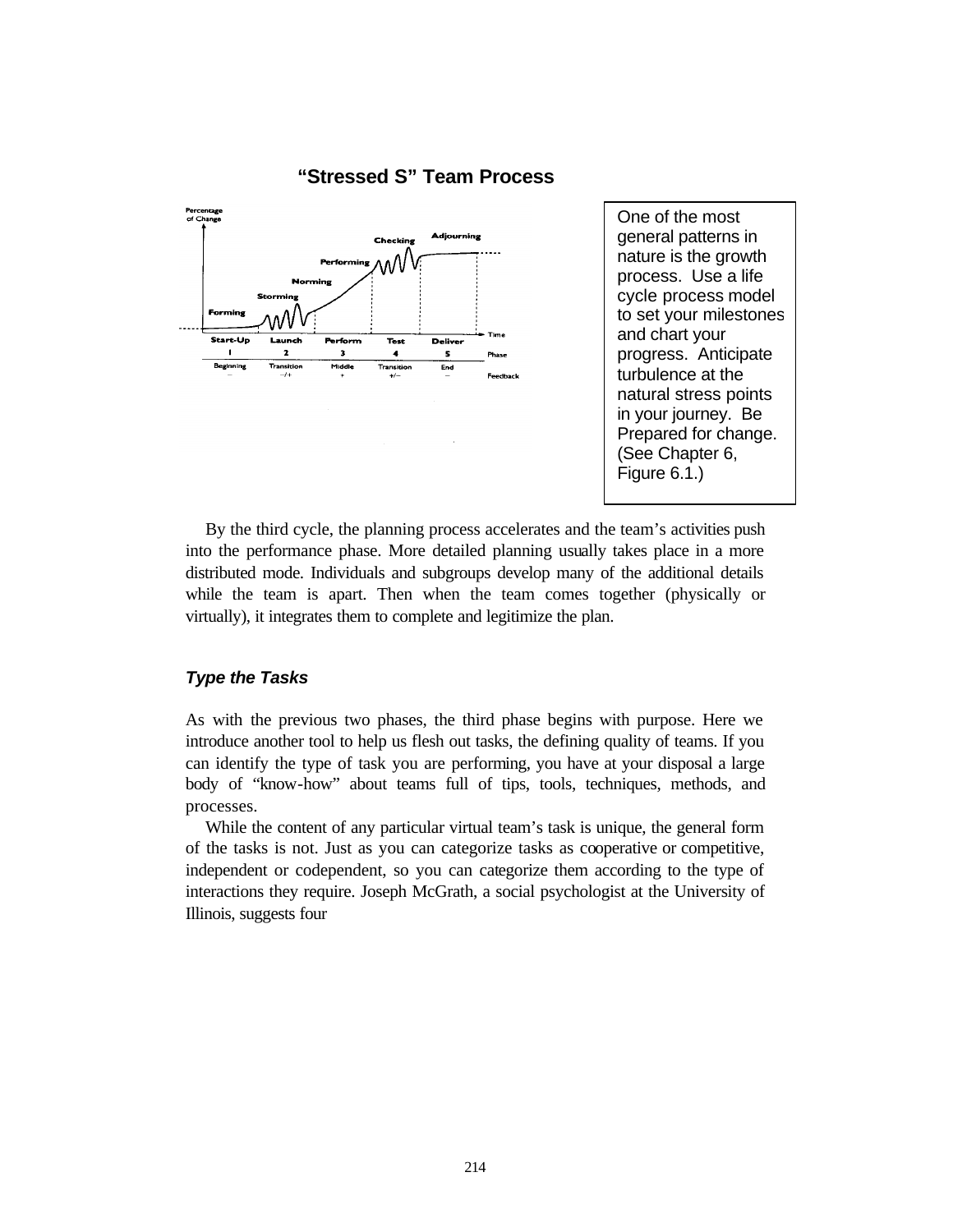basic types of tasks, which he labels with verbs: generate, choose, negotiate, and execute. He arranges these types in a pie, the "McGrath Task Circumplex" (Figure  $8.3$ ).~

Imagine the process of building a house. Pounding nails and pulling wire execution tasks—create the concrete result of a livable house. Putting the right nail in the right place at the right time involves many other activities. Owners and architects plan and create and plan again. Architects and engineers solve problems of load and leverage in design. Interior designers work with owners and architects to make decisions that depend on taste rather than fact. Owners, contractors, and other vendors negotiate over who does what for how much. Some work is put out for competitive bid.





**Note:Adapted from** *Groups:* **Interaction &** *Performance* **by McGrath, 1984. Upper Saddle River, NJ: Prentice-Hall, p. 61, Figure 5.1. Copyright © 1984. Adapted by permission of Prentice-Hall, Inc., Upper Saddle River, NJ.**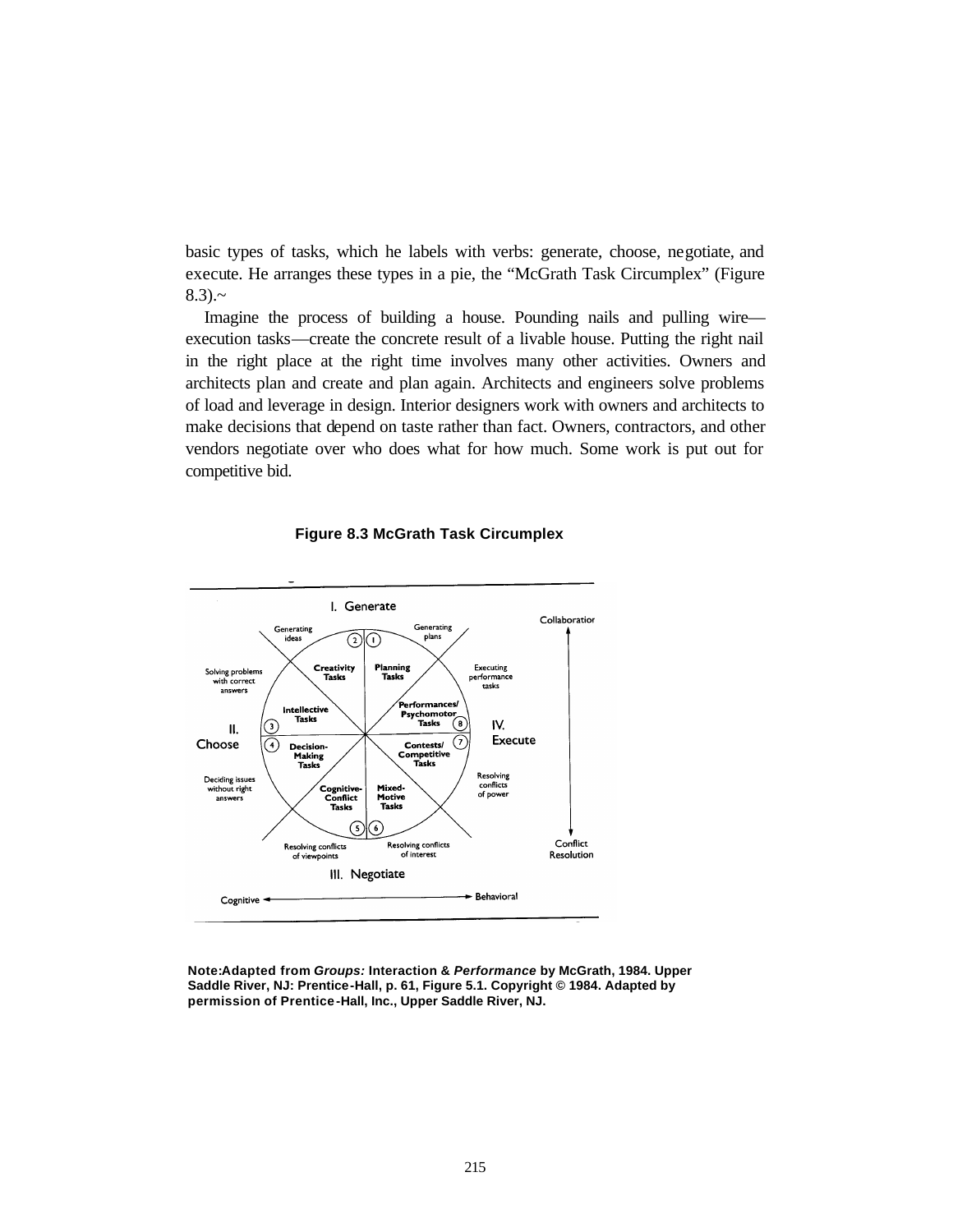All these activities lie behind the driven nail. Building a house appears to be the archetype of a project requiring a collocated team. However, the larger "building-ahouse-from-beginning-to-end" process clearly involves a virtual team of many specialties, usually even a team-net, a virtual team of teams.

To open the right tool drawer, you must first appropriately identify the type of task you need to perform. Each of the types carries its own way of doing things:

- *? Generating tasks—which* include (1) *planning tasks* to create plans and (2) *creativity tasks* to generate ideas—are the most collaborative ones. They involve a mix of thinking and doing activities. Usually, there is no "most correct" outcome to new plans and ideas. Planning is an iterative process of work design, while creativity involves divergent data gathering and brainstorming together with convergent idea integration.
- *? Choosing* tasks—which include (3) *"intellective"* activities focused on solving problems with correct answers and (4) *decision-making tasks* where there are no right answers—are the most cognitive ones. Invariably they involve individual and group thinking. The intellective are the traditional science tasks where "truth wins" as judged by data and a jury of peers. Decision making under conditions without clear external standards, where most of human and social science lies, deals in probabilities, extrapolations, and estimates.
- *? Negotiating* tasks—which include (5) *cognitive-conflict tasks* about clashing viewpoints and (6) *mixed-motive tasks.* which are about resolving conflicts of interest—are the most difficult group activities. Conflict resolution activities are the most competitive tasks and, like the generating tasks, they have few clearly correct answers. Groups need to be flexible and inventive around these issues. Here, success requires negotiating processes and skills. This is the arena of political activity, of tough choices that often require executive involvement.
- *? Executing tasks—which* include (7) *contests* and competitions that are physical resolutions of conflicts of power, and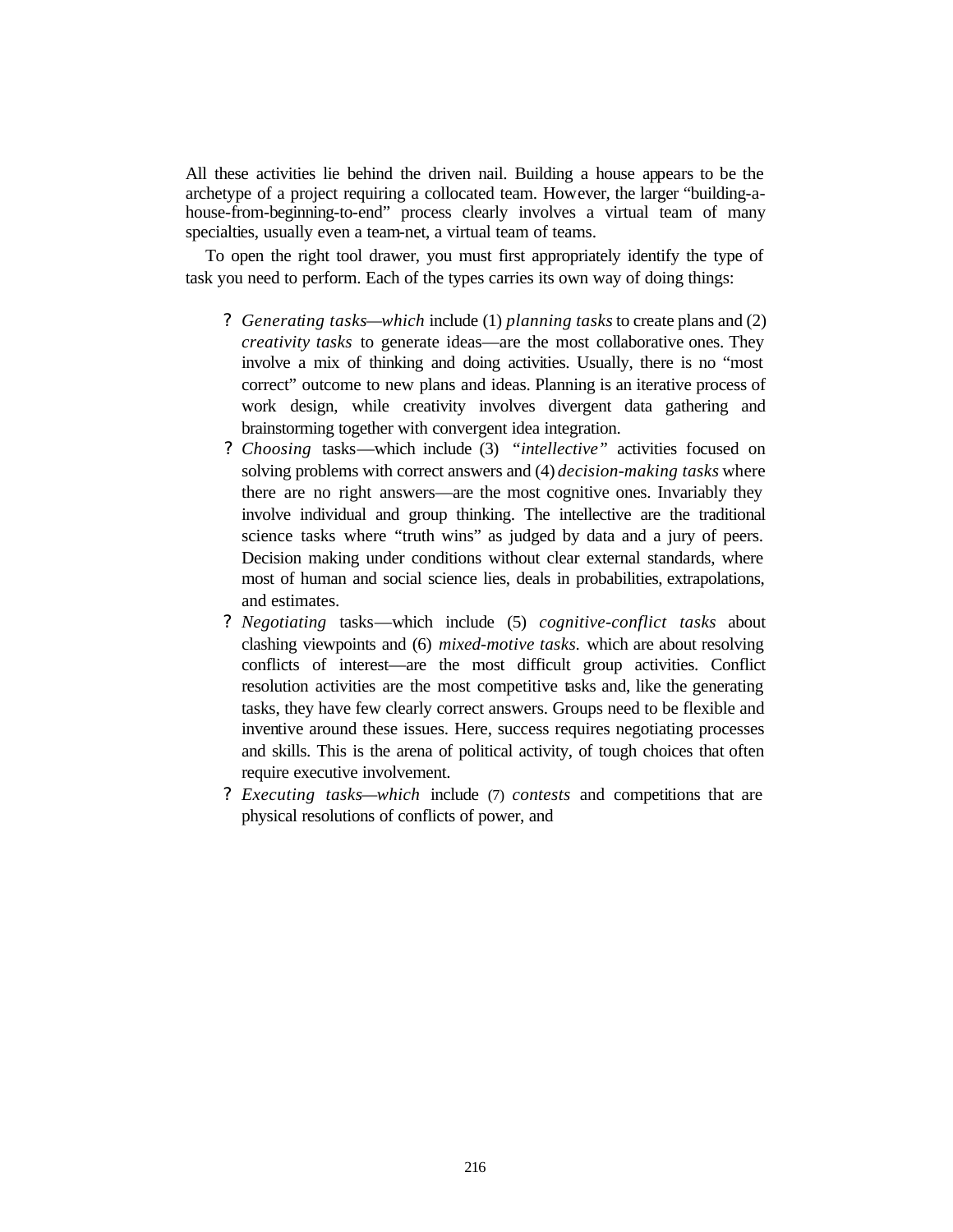(8) *performances* and other psychomotor activities that require joint action—are the most behavioral ones. Executing includes a mix of individual and group activities. This is the domain of direct action, and these tasks dominate in the operational roles of an organization.

Taken as a sequence—generating, choosing, negotiating, and executing—the range of tasks models a team's natural life cycle. Many kinds of teams begin with planning (1), then move through a period of data gathering and creativity (2), followed by problem-solving (3) that data and accepted principles can settle. The team settles remaining problems through a succession of more competitive conflictresolution processes, from issues without right answers (4) to differing viewpoints (5) and interests (6). They escalate unresolved issues of power (7) for settlement by the hierarchy. As tasks clarify and issues resolve, direct actions (8) produce concrete outcomes. And keep in mind:

- ? The code of eight task types is a language for steps in any sequence of work. For example, some teams begin with a planning task (1), move directly to resolving conflicts of viewpoints (5), then back to creativity (2), do another loop of planning (1), and then go directly to execution (8).
- ? The team's dominant task may type it as a whole. Some teams arc set up for planning, others for problem-solving, and still others for decision-making.

The practical reason for determining which type of tasks you are doing is to identify appropriate tools, processes, skills, and competencies. Use of this system can also help extend your knowledge of virtual teams. By using a classification scheme based on the type of work, you can compare best practices, methods, and trends across many virtual teams.

### *Your Type of Tasks*

As you take a third look at the work, consider the risks and rewards for the people involved. All goals are not naturally cooperative endeavors.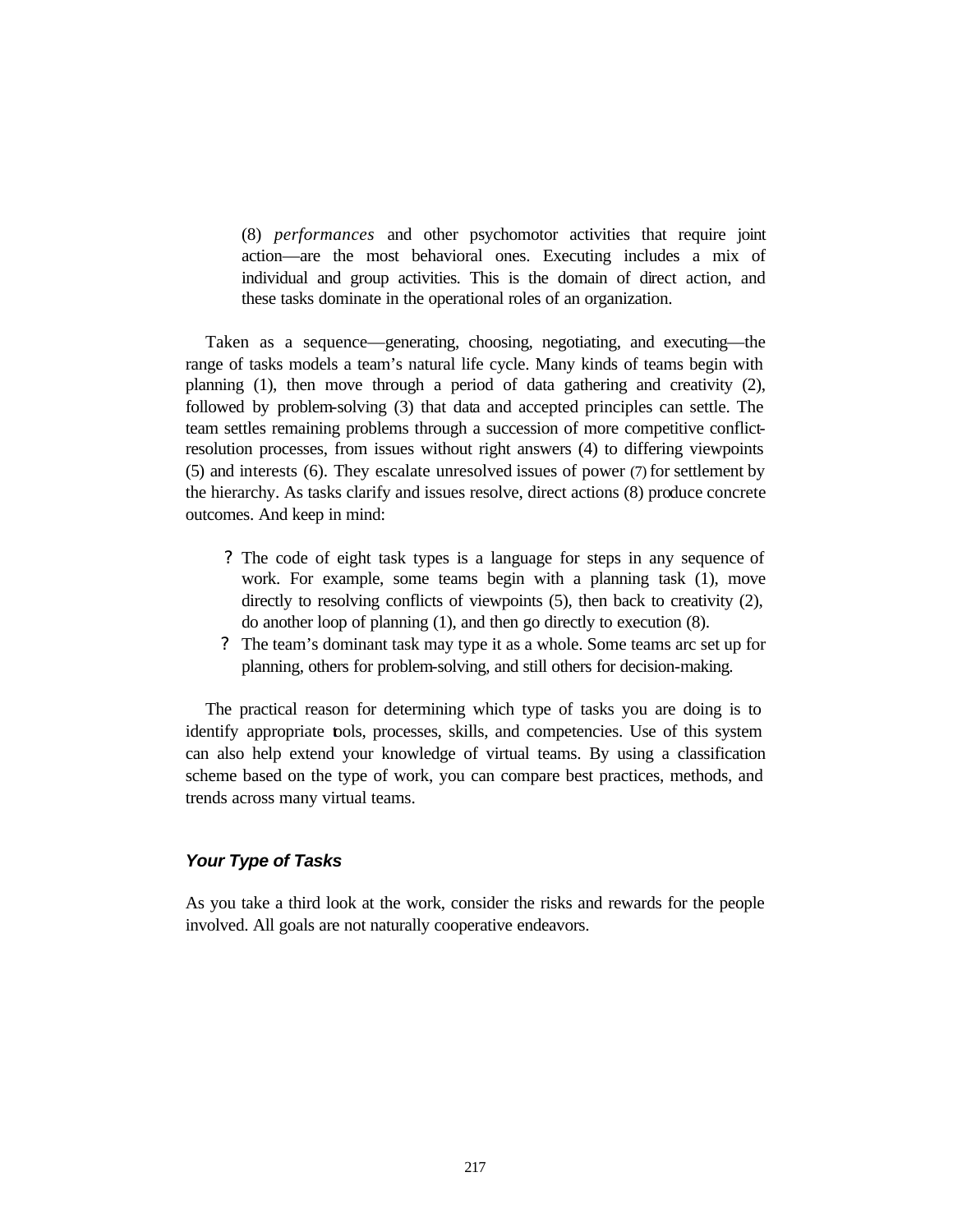Teams are frequently set up to resolve conflicts, such as a cross-functional executive team charted to cut costs.

## **Cooperation/Competition Gauge**



Consider the mission and each of the goals in terms of their cooperative index. Is it a win-win for the people working to achieve results?

Or is it a win-lose competitive situation? Will winners and individual

separately? Will the team be rewarded as a whole? As part of the whole enterprise? (See Chapter 6, Figure 6.2.)

The cooperative character of goals colors the associated tasks and is the first step in typing the work. Second, consider tasks in terms of their suitability for individual or group effort. Teams typically involve both "me" and "we" tasks.

## **Individual/Group Gauge**



Consider each of the tasks in terms of its one-or-more index, Is the task one where one person will be enough or perform best? Identify and agree upon the tasks that require the most group involvement. (See Chapter 6, Figure 6.3.)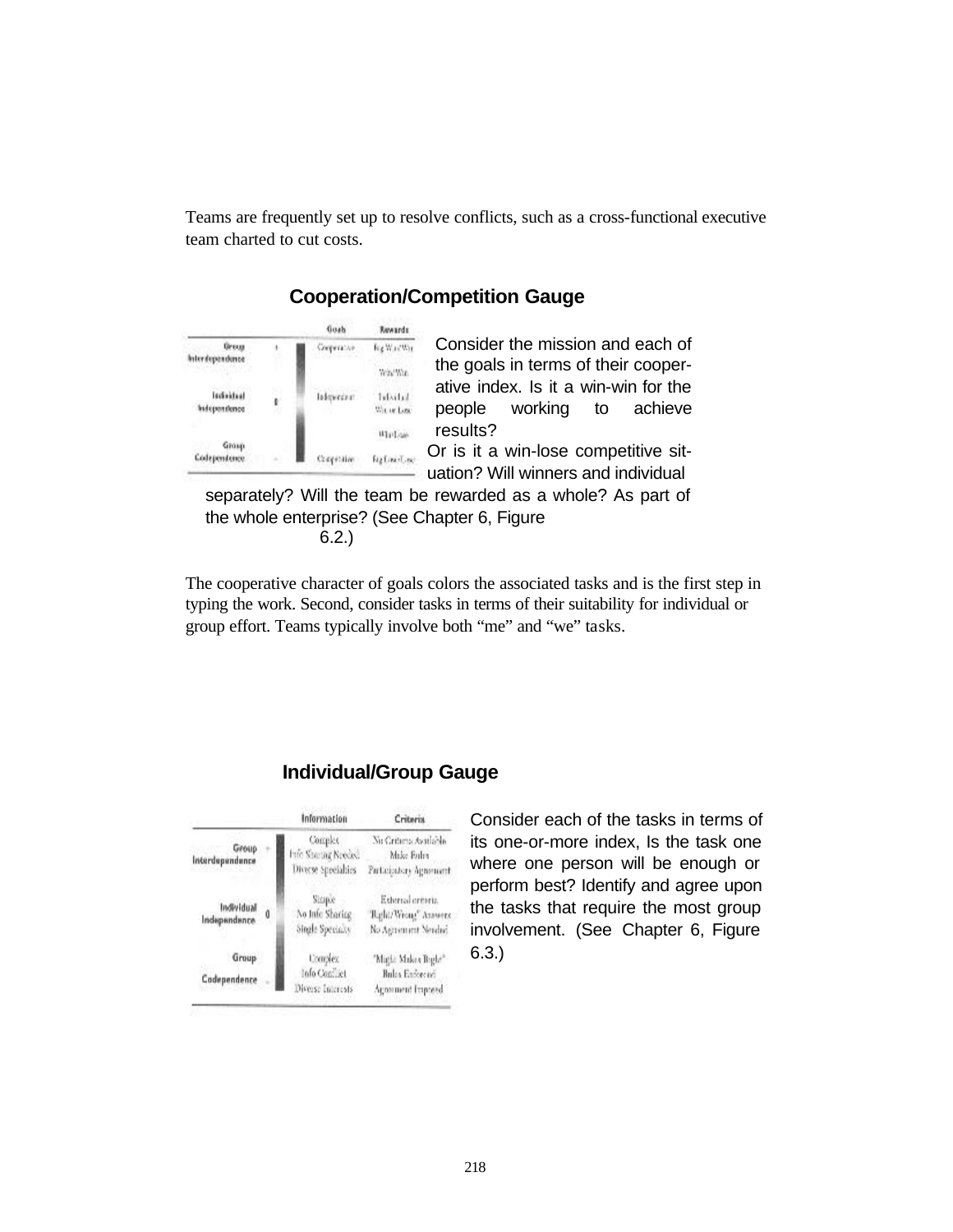You can now assess each task with an array of indicators to better understand what it is and how to do it.

## **Task Factors**

| Task            | Cooperative/ | Individual/ | McGrath  | Tools/    |
|-----------------|--------------|-------------|----------|-----------|
|                 | Competitive  | Group       | Type     | Processes |
| $r_{\rm T}$ r . | $***$        | 434         | $\cdots$ |           |

Write down each task and then tag it in a variety of ways: Is the goal driving the task cooperative or competitive in nature? Will an individual or a group perform it best? Is it a generating, choosing, negotiating, or executing task? What specific processes and tools are best for each task type?

Many tasks require specific media to support their process and interim results.

|                | Nonveidse  | Industrial<br><b>Purnet him!</b> |                  | Information          |                         |
|----------------|------------|----------------------------------|------------------|----------------------|-------------------------|
|                | Oral       | Written                          | Printed          | Analog<br>Electronic | Digital<br>Electronic   |
| Interaction    |            |                                  |                  |                      |                         |
| Space          | Gallecated | Distributed                      | Datrizzh-l       |                      | Distributed Distributed |
| Time           | Ssudences  | Asico                            | <b>MAYER</b>     | SynoMisyer           | Systematic              |
| <b>Size</b>    | Haut       | <b>Huit?</b>                     | Mass             | Unimated             | Unknated                |
| Søred          |            |                                  |                  |                      |                         |
| Produce        | Starking.  | Writing                          | Wrise and Print  | Seal-trice           | Vintable                |
| <b>Dallver</b> | Seriral    | Ponepart                         | <b>Transport</b> | Eletner              | Klochmane               |
| Receive        | Feering.   | Bishire                          | Bealing          | <b>Beal-Hires</b>    | Natable                 |
| <b>Dialary</b> | Nota/      | Saar.                            | Luis             | None                 | None:                   |
| <b>Messary</b> |            |                                  |                  |                      |                         |
| Store          | Nexas:     | Inteand                          | Integril         | Integral             | Integral                |
| Recall         | None-      | Linted                           | Linbad           | Links                | Imagnil                 |
| Modify         | None       | Liniwi                           | Linbsd           | Linched              | Unbinthed               |
| Reprocess      | September  | Separate                         | Separate         | Septimore            | Incegral                |

## **Media Characteristics Chart**

Evaluate tasks for interactivity. What challenge does each task pose in crossing space and time? How much speed do you need and how much memory? Use the chart to identify the right media for the job. (See Chapter 4, Figure 4.2.)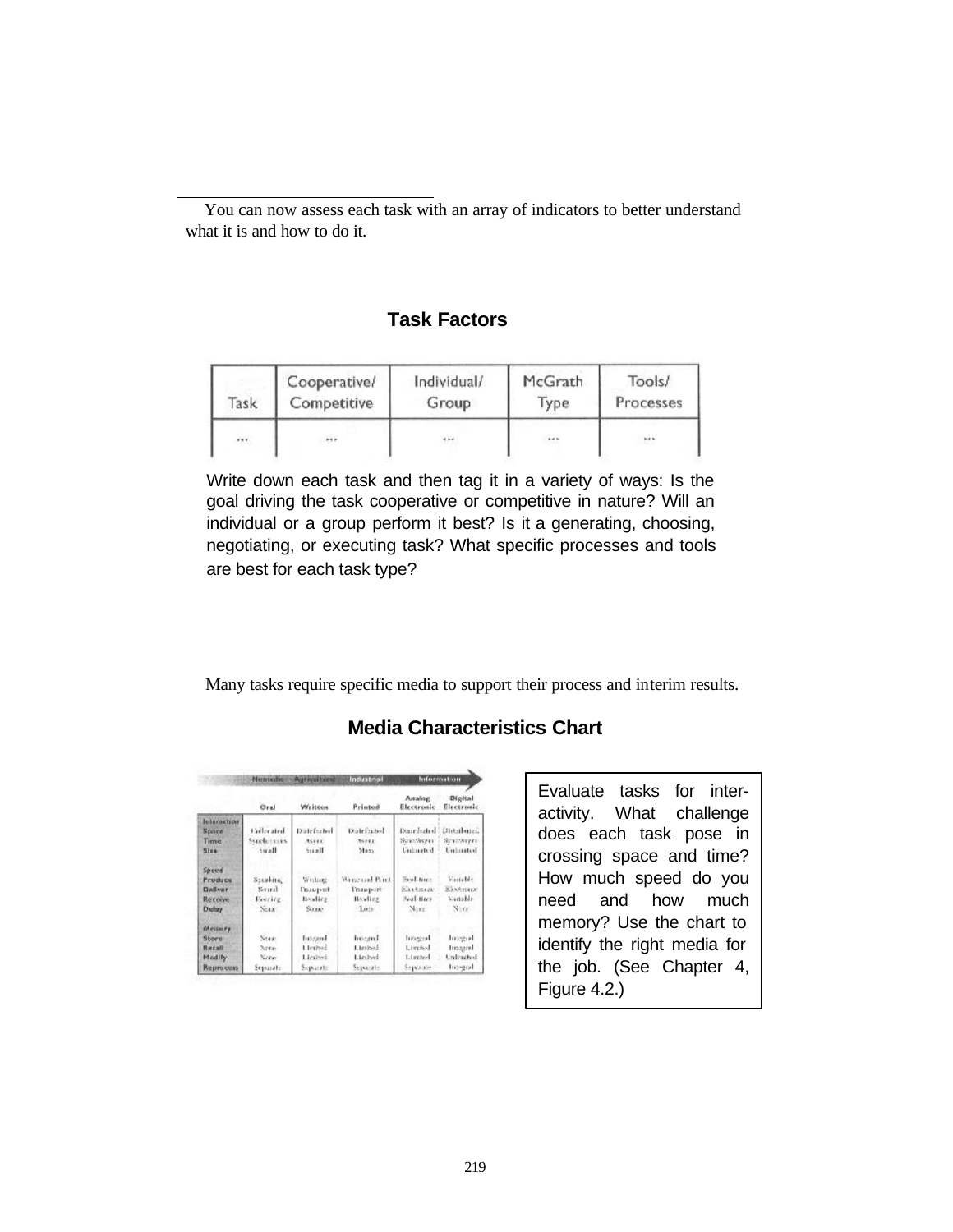Make judgments about the appropriateness of media depending on the task type. For example, media that are good for creativity are not necessarily best for negotiation.

#### *Level with People*

Good virtual team models provide multi-level views of the people involved in order to navigate the organizational space. The most powerful single conceptual tool people can use to develop and communicate meaningful mental models is the concept of levels (i.e., hierarchy in the scientific sense).

#### **Team Hierarchy Ruler**



From the point of reference of the team, identify the levels of detail comprising the team and where the team fits into larger organizational contexts. (See Chapter 5, Figure 5.5.)

Hierarchical diagrams represent both authority relationships and the logic an organization has developed for its work. Virtual team directories should contain basic positional information that indicates who reports to whom (especially important in matrix organizations). Try rendering your many-tiered organization in the style of Eastman Chemical Company's Pizza Chart.

Finding the right people at the right time for a task is a challenge. Ideally, corporatewide Yellow Pages offer access to people through work experience, skills and competencies, educational records, other formal qualifications, and personal information that people choose to make available.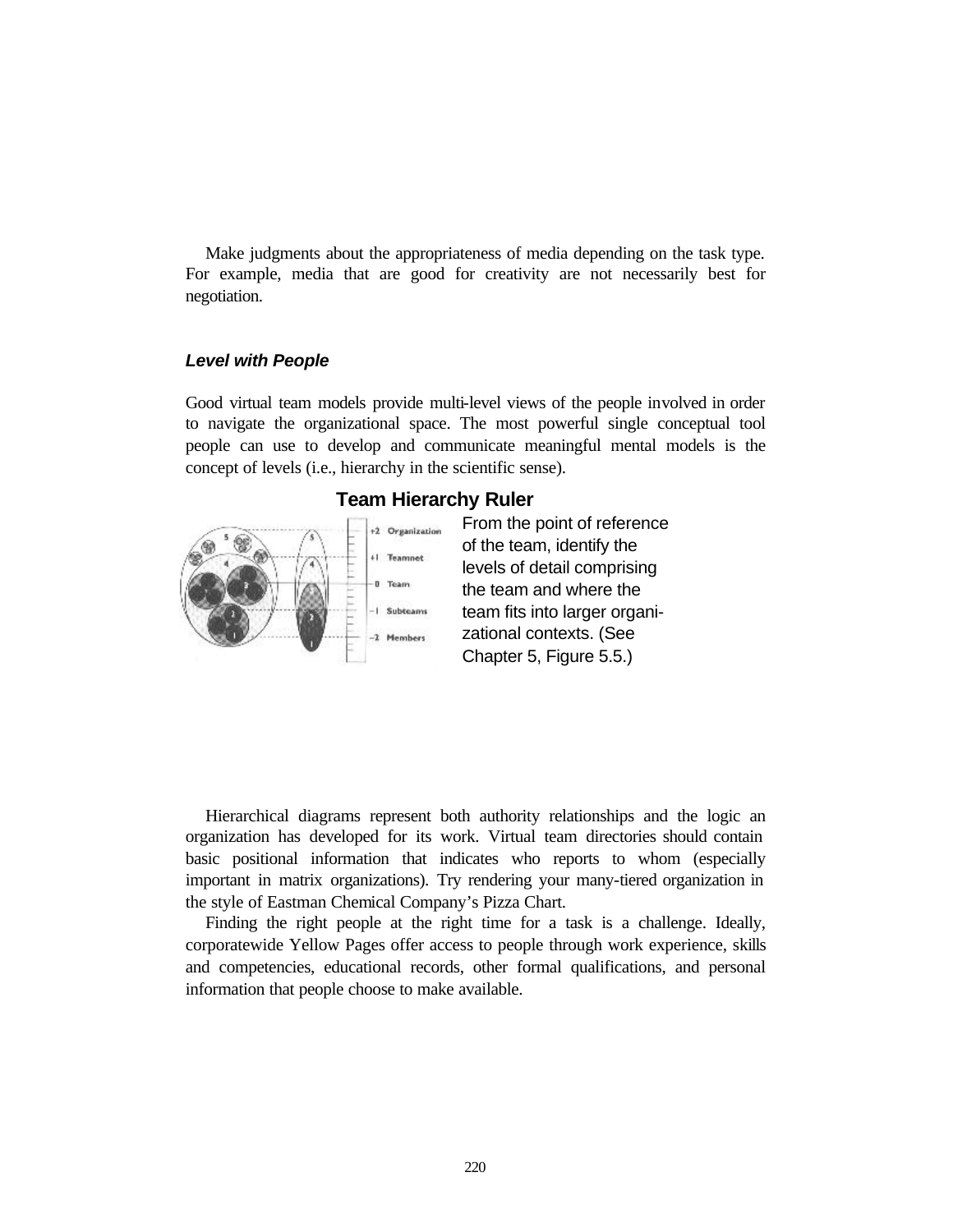

### **Network Organizational Chart**

Use hub-and-spoke arrangements to show hierarchical relationships. Draw network connections both for major internal team components and to connect the team as a whole to the larger work universe. (See Chapter 3, Figure 3. I.)

### *Virtual Team Web Book*

In a few years, virtual team *Web* books will be almost as common as manual team handbooks are now.

The World Wide Web stands out as the defining tool of the emerging world of virtual work. This is the portal to what is still the cyber frontier of the Internet and the even vaster matrix of all interconnected computers. In virtual team applications, using the Web means creating intranets.

An almost ideal medium for shared mental models, the Web combines anytimeanywhere availability with an unrivaled flexibility of expression that potentially embrace all media. At the hub of the Web is the *link,* not even a proper technology but a pure package of information, an address tag—a Uniform Resource Locator (URL).

On the Web, you can link any information to any other information anywhere. Most remarkably, you can put these links into context, however consciously or unconsciously constructed. A team<sup>5</sup>s Web site is a place to clearly and explicitly grow its common information. Smart teams thereby become more conscious.